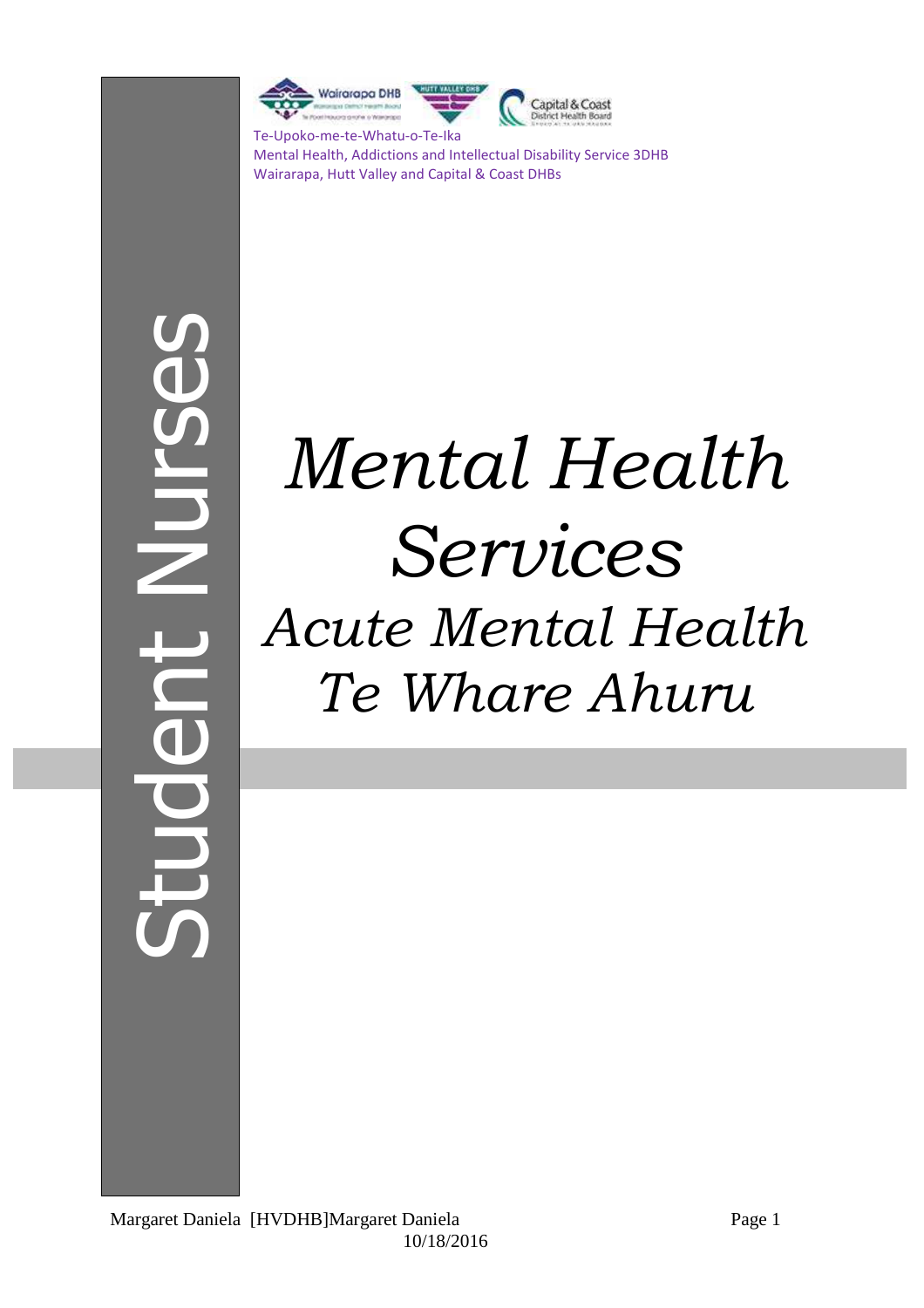# Student Name:

# Acute Inpatient Mental Health Services

Welcome to Hutt Valley District Health Board Mental Health Services, which are part of the Te-Upoko-me-te-Whatu-o-Te-Ika, Mental Health, Addictions and Intellectual Disability Service 3DHB, Wairarapa, Hutt Valley and Capital & Coast DHBs (3DHB MHAID). Our intention is for you placement with us to be safe, enjoyable and have your learning needs met.

Welcome to Te Whare Ahuru, when translated means "The house of warmth/comfort and calm. We hope that you enjoy your placement with us. We as a team are committed to supporting you to achieve your learning objectives. In order to do this, it is important that you make your buddy (preceptor) aware of both your learning objectives and any assessments you are required to complete while on placement here. Please do not leave this till the last week.

The purpose of this unit is to provide a service to those clients experiencing an episode of acute mental illness that requires assessment and treatment in a safe hospital environment. The clinical focus of the inpatient service is to ensure the safety, stabilisation and clinical management of clients, including their return to the least restrictive environment as soon as practicable.

### **Service Overview.**

The mental health service within Hutt Valley provides assessment and treatment services for people with moderate to severe mental illness and/or addictions. Consumers may present with issues related to chronic mental illness and/or addictions or may present as acutely unwell.

We aim to ensure that trained, skilled mental health and addictions staff provide quality services in a timely manner. We aim to work co-operatively with other providers of health services within the region.

### **Mental Health Services.**

HVDHB supports a range of Mental Health Services including:

- Te Whare Ahuru inpatient unit, which includes Psychiatric Intensive Care (also know as Te Rangi Marie); and Transition Liaison.
- Consultation Liaison based in F Block Hutt Hospital.
- Crisis Resolution Service based in F Block Hutt Hospital.
- Community Mental Health and Addiction Team with bases at Public Trust House, Queens Drive in Lower Hutt and Sinclair Street, Upper Hutt.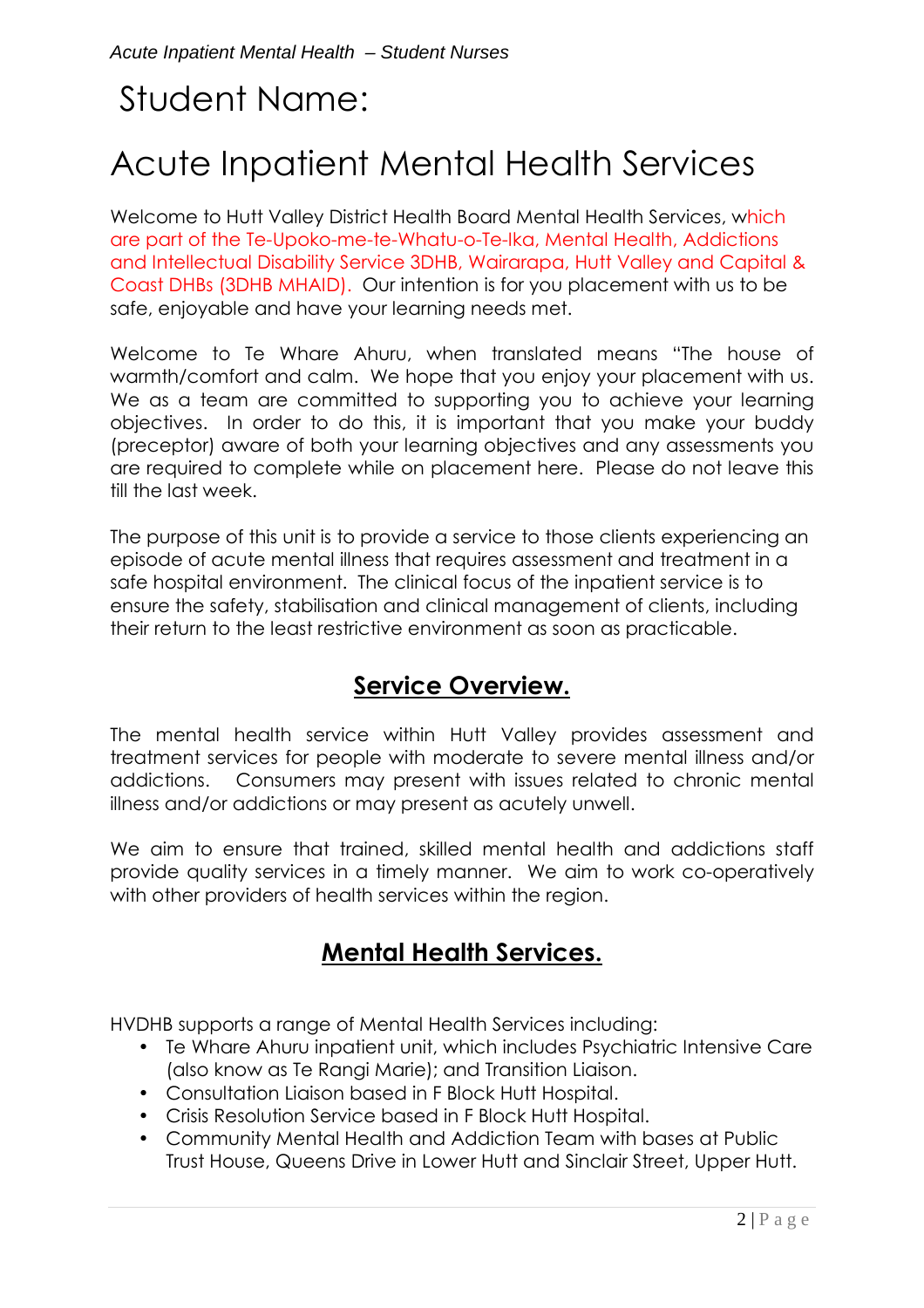- Infant, Child, Adolescent and Family Team based near Community Health at Hutt Hospital
- Central Regional eating Disorders (CREDS) sited in Johnsonville.
- Maori Liaison Team.
- Consumer and Family Advisors
- Older adults under the care of (OP&RS) who have a mental health team.

Regional Mental Health services accessed from C&CDHB include:

- Methadone clinic.
- Regional Detox unit. Regional Rangitahi Adolescent Inpatient Service.
- Forensic services and Court Liaison.
- Personality Psychotherapy Services.
- Maternal Mental Health.
- Early Intervention Service.
- Regional Mental Health Rehabilitation Service
- Te Haika call centre.

### **Philosophy.**

Our philosophy is to provide high quality clinical services for mental health and/or addictions consumers within the Hutt Valley. The assessment and treatment services provided are consumer–centred, recovery–focused, accessible, accountable and integrated to include Family and Whanau, significant others, other service providers and the community.

As an inpatient service, this assessment and treatment is provided in a safe and comfortable environment with in resources provided.

# Welcome!! We are looking forward to working with you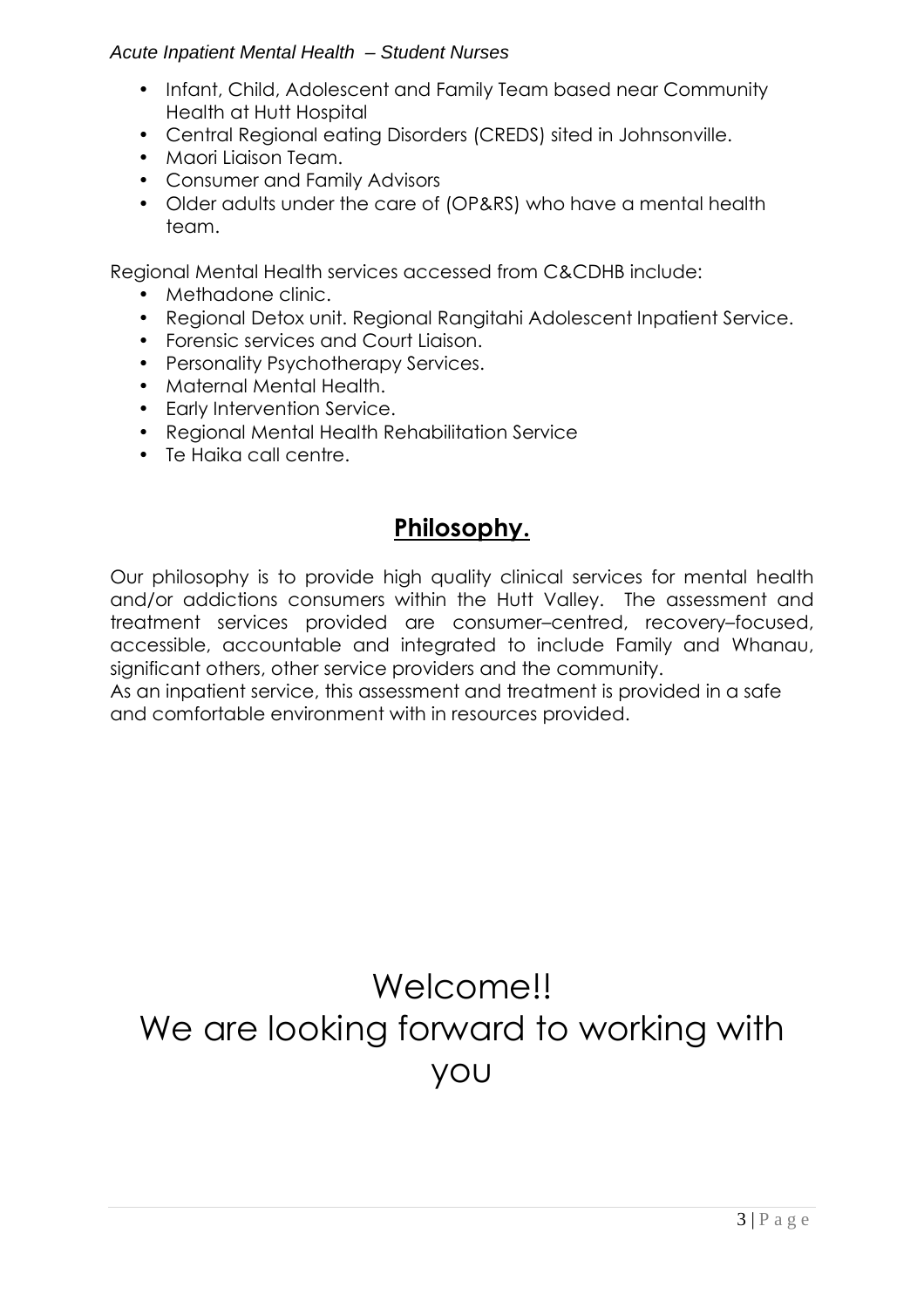# **Contacts**

This should contain information on all the key contacts for the ward/unit

| Whare Ahuru (TWA)   04 5709536<br>Te |             | Phone number for  |  |
|--------------------------------------|-------------|-------------------|--|
| Reception                            |             | ward/Unit         |  |
| Clinical<br>Clinical<br><b>Nurse</b> |             | Mobile 0272425157 |  |
| Nurse Specialist                     |             | Pager             |  |
| <b>Clinical Nurse Manager</b>        |             | <b>DD</b>         |  |
|                                      |             | Pager             |  |
| Associate<br>Clinical Nurse          | 04 5666 999 | DD                |  |
| Manager                              | Ext 8346    | Pager             |  |

### **TWA Roles.**

### **Clinical Nurse Manager (CNM):**

The Manager reports directly to the Service Directorate, Mental Health and Addiction Services and has an overall responsibility for the administration, service delivery and the quality of the services delivered.

### **Associate Clinical Nurse Manager (ACNM):**

The ACNM reports to the CNM and is responsible for the day to day running of the ward. They oversee the intake of admission through to discharge, and are responsible for the liaison between all staff and services, utilisation of resources, and facilitation of multidisciplinary meetings.

### **Consultant Psychiatrist:**

A Psychiatrist is a qualified medical doctor who has obtained additional qualifications to become a specialist inn the diagnosis, treatment and prevention of mental illness. In addition to their clinical work, psychiatrists train doctors who are working towards a post-graduate qualification in psychiatry (Psychiatric Registrars). They also teach and train House Surgeons, trainee interns (6th year medical students) and medical students.

### **Psychiatric Registrar:**

Is a doctor who is training in psychiatry and growing in experience and knowledge. They work under the supervision of a Consultant Psychiatrist.

### **House Surgeons**

These are doctors who look after the medical needs of client's on the ward.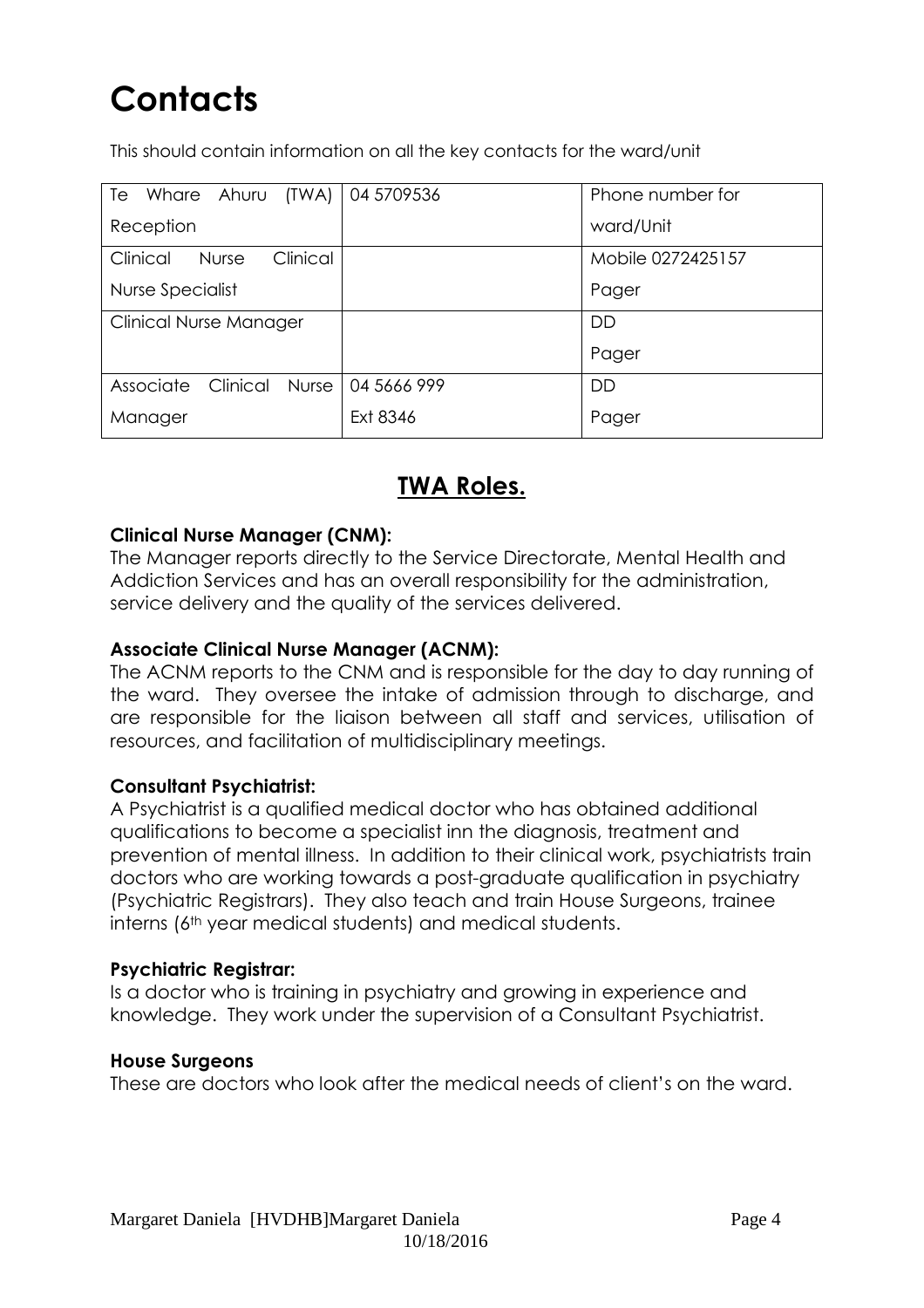### **Administration Staff:**

Administration staff are essential for the establishment and maintenance of client information and data. They provide secretarial support, process clientrelated information and facilitate the smooth transfer of this information throughout the services. Administration staff include the receptionists who attend the telephone enquires and client appointments.

### **Registered Nurses & Enrolled Nurses:**

The nurse's role includes administration of medication, client education and supporting clients to understand their diagnosis and assisting clients to develop strategies to minimise the impact of illness in their quality of life. RNs & ENS also provide care coordination and monitoring of client symptoms and risks. They are trained in de-escalation and C&R if an event occurs. Documentation, therapeutic use of self and the handing over of information are also important factors in being an RN or nurse on an inpatient ward.

### **Clinical Nurse Specialist (CNS):**

This position offers clinical and professional support for nurses. The CNS functions as a role model for nursing practice and acts as a resource for nurses and for others about nursing. The focus of the role includes improved consumer outcomes and enhanced professional practice for nurses. The Intensive CNS supports and works to support RNs in their clinical development and practice. The current CNS role covers the community and inpatient areas.

### **Occupational Therapist (OT):**

Occupational therapy is assessment and treatment through the specific use of selective activity. Functional assessments and group work are key in assessing day-to-day skills of our client group.

### **Social Worker (SW):**

The role of the Social Worker includes: personal counselling and family therapy, working with consumers to resolve particular stresses, supporting consumers to obtain services, accommodation or practical support they may need and providing liaison with community agencies e.g. WINZ. Social Workers work within a strengths-based framework.

### **Transition Liaison (TL):**

The TL role provides a link between the ward and home, oversees clients on leave from the ward, monitors mental state and medication compliance. TL also reports to the Responsible Clinician (RC) any concerns in regards to the client. This is a key role within MDT meetings of client's progress in the community.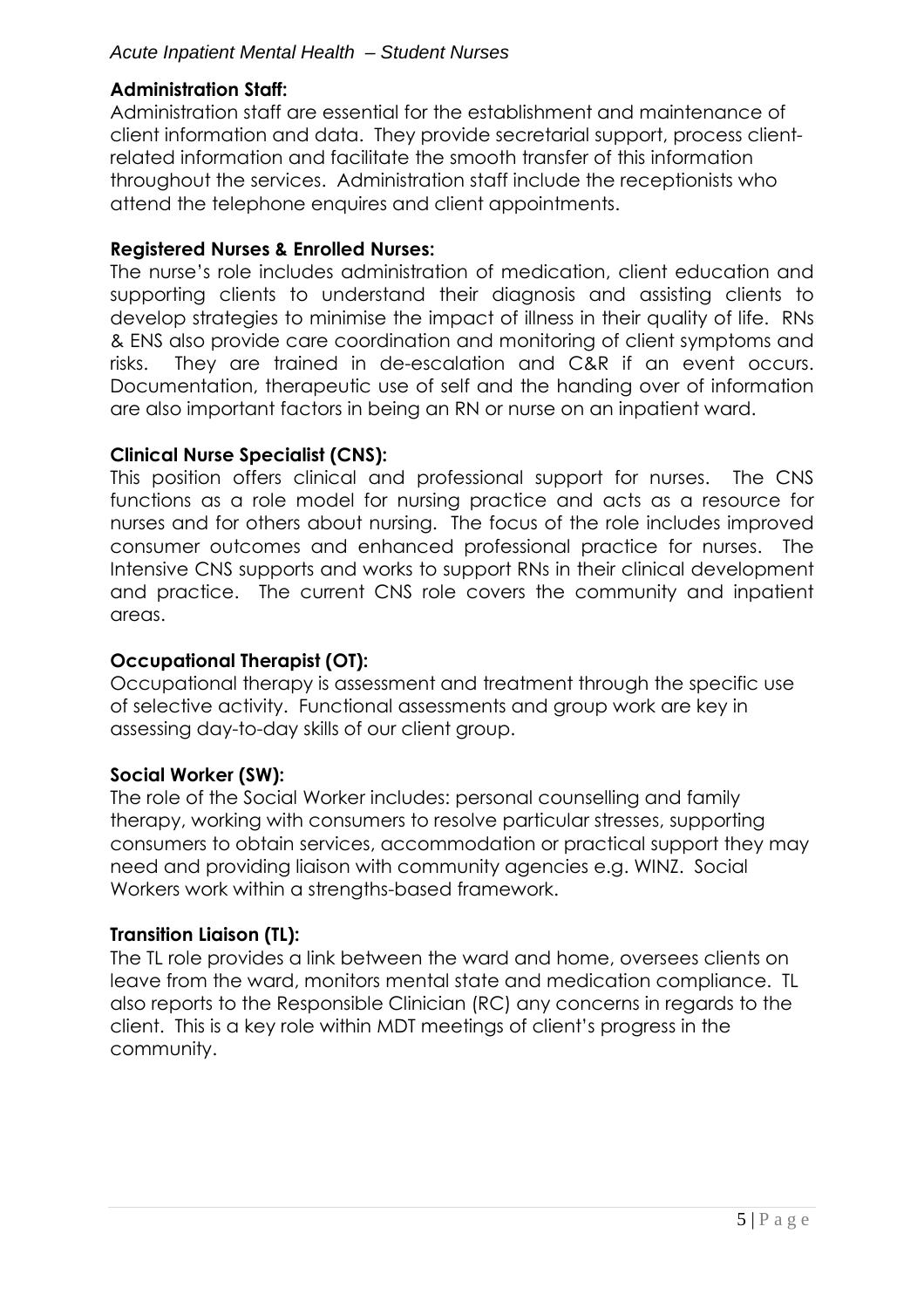# **Expectations of the Student Nurse while in Acute Inpatient Mental Health Unit**

The shifts in the Acute Inpatient Mental Health Unit are: Morning : 07:00 to 15:30 Afternoon : 14:45 to 23:15

### **Placement Work Areas:**

**First day Report at 8.15am then** Ward: 1 week AM duty, 1 week PM duty. The weeks will be rotated between the students on placement and are often sorted out on the first day on the Ward.

We have available to nursing students training on a Wednesday PM 1400 to 1530 hours called Mental Health & Addiction Service 'Under-Grand Round". It is important to try to attend these trainings in order to support your learning. Please ask your tutor or CTA to come outside the hours of training.

### **Your Placement.**

- $\cdot$  If you are required to be away, or need to take sick or bereavement leave, this need to be communicated to your preceptor / ward staff **and**  tutor or CTA.
- \* Should you encounter any difficulties, which you feel unable to successfully resolve with your preceptor, you can discuss these with either the Associate Clinical Nurse Manager or Clinical Nurse Specialist. Your lecturer and the team at HVDHB are here to support you and facilitate your learning.
- While on placement with us **you will need to wear your ID badge at all times**. Please dress in tidy casual mufti i.e. no short, short skirts/ dresses, no revealing tops, no jandals, trousers to be worn with belt if they do not adequately stay up. All personnel, including students, are required to abide by the DHB Code of Conduct. A copy of the Code can be found on the notice board by the staff room and in the resource folder.
- Mental Health Nursing is a specific scope of practice. All nurses working within Mental Health are required to meet the NZ Nursing Council competencies for a Registered Nurse. In addition, Te Ao Maramatanga (the NZ College of Mental Health Nurses) details competency based practice standards for RNs working in Mental Health. Familiarising yourself with these standards may enhance your learning experience throughout this placement.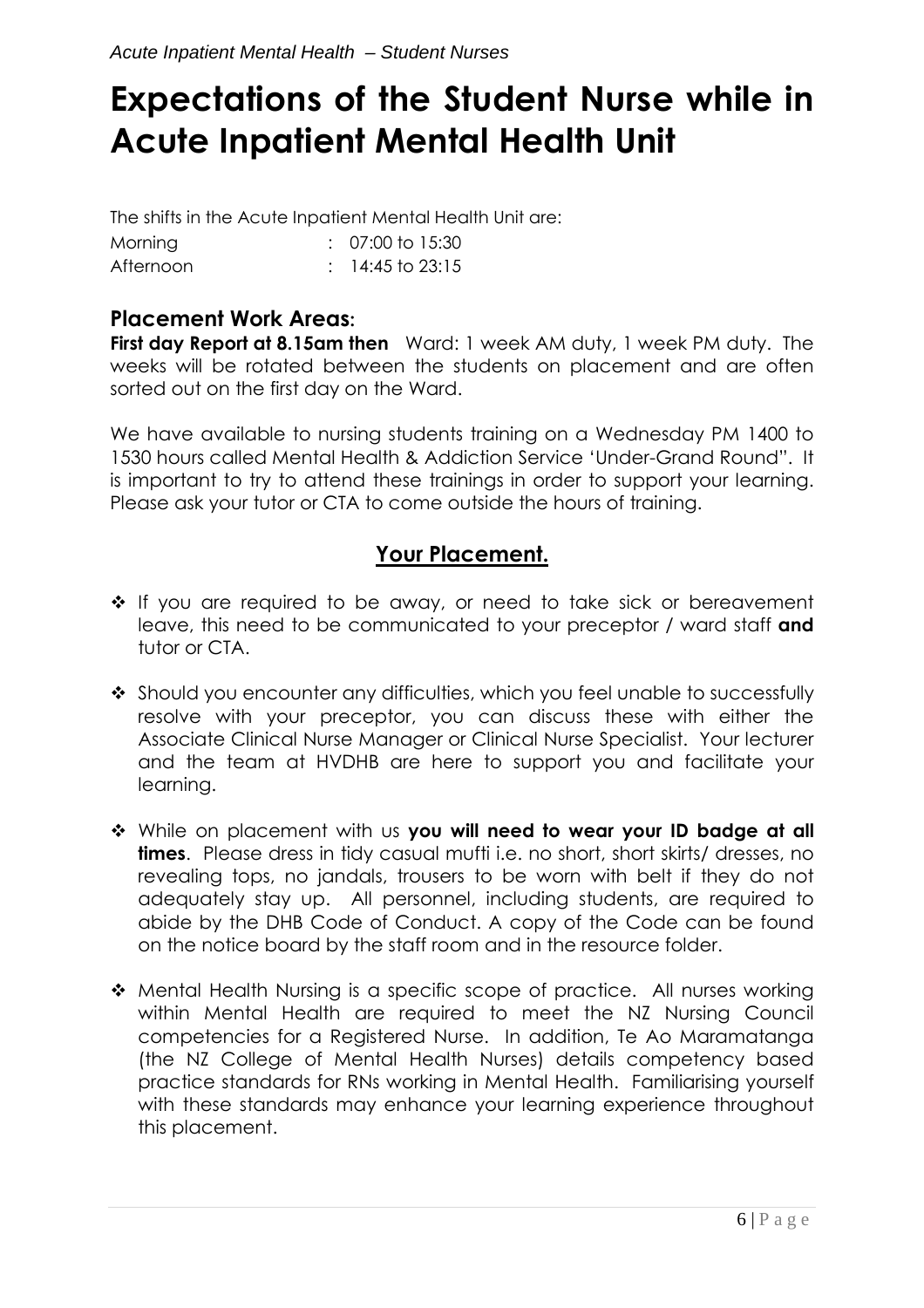# **Safety Measures in Acute Inpatient Mental Health Unit**

### **Safety:**

If you write in client files this entry must be signed by yourself with designation (student nurse) and co-signed by a registered nurse. Do not place yourself in an unsafe situation. If in the unlikely event of something occurs please ensure your safety by going directly to the Nursing station. Ensure other members of staff know where you are at all times. If you feel unsafe or uncomfortable please speak with your preceptor or unit coordinator.

### **Keys:**

You will be given keys during your placement. The expectation is that you will return the keys to the Ward Clerk or Reception Administrator on your last day. **If keys are misplaces this must be communicated immediately to a senior nurse – please keep your keys safe at all times.** Keys not returned causes a major expense to the ward and you would be asked to pay for cost of changing the locks.

### **Locking doors:**

It is important that you re-lock doors you find locked, they are locked for a valid reason. The nurse's station and staff areas must be kept locked at all times .

### **Alarms:**

There are five different types of alarms at Te Whare Ahuru (please ask your preceptor to describe these for you).

*Nurses call bell:* Once activated these can be cancelled either from the place of origin or from the nurse's station alarm panel. These alarms are in all bedrooms, bathrooms and placed around the ward.

**Emergency alarms: (Audible)** In addition to the nurse call bells being non urgent if pressed quickly three or more times a emergency alarm will be activated. These alarms may be used in a situation where an incident involving the safety of staff/client's and visitors is occurring which requires urgent intervention from all staff on the unit. This alarm can only be cancelled in the nursing station

*Duress alarms: (Silent)* These are located in both the open side and PICU/TRM nursing stations on the wall by the door. These are the big red alarm buttons and should only be activated if staff require assistance from the main hospital. PRESS TO ACTIVATE these alarms which are silent in the unit, but sound at the hospital operators station who then notify the orderlies to assist in managing an emergency situation. This alarm flashes blue in the main office.

**Personal Alarms: (Audible)** These are kept in the front reception. All students are required to have one on them at all times while on the ward. The can be clipped onto the keys you are given. To activate these alarms you simply press the button.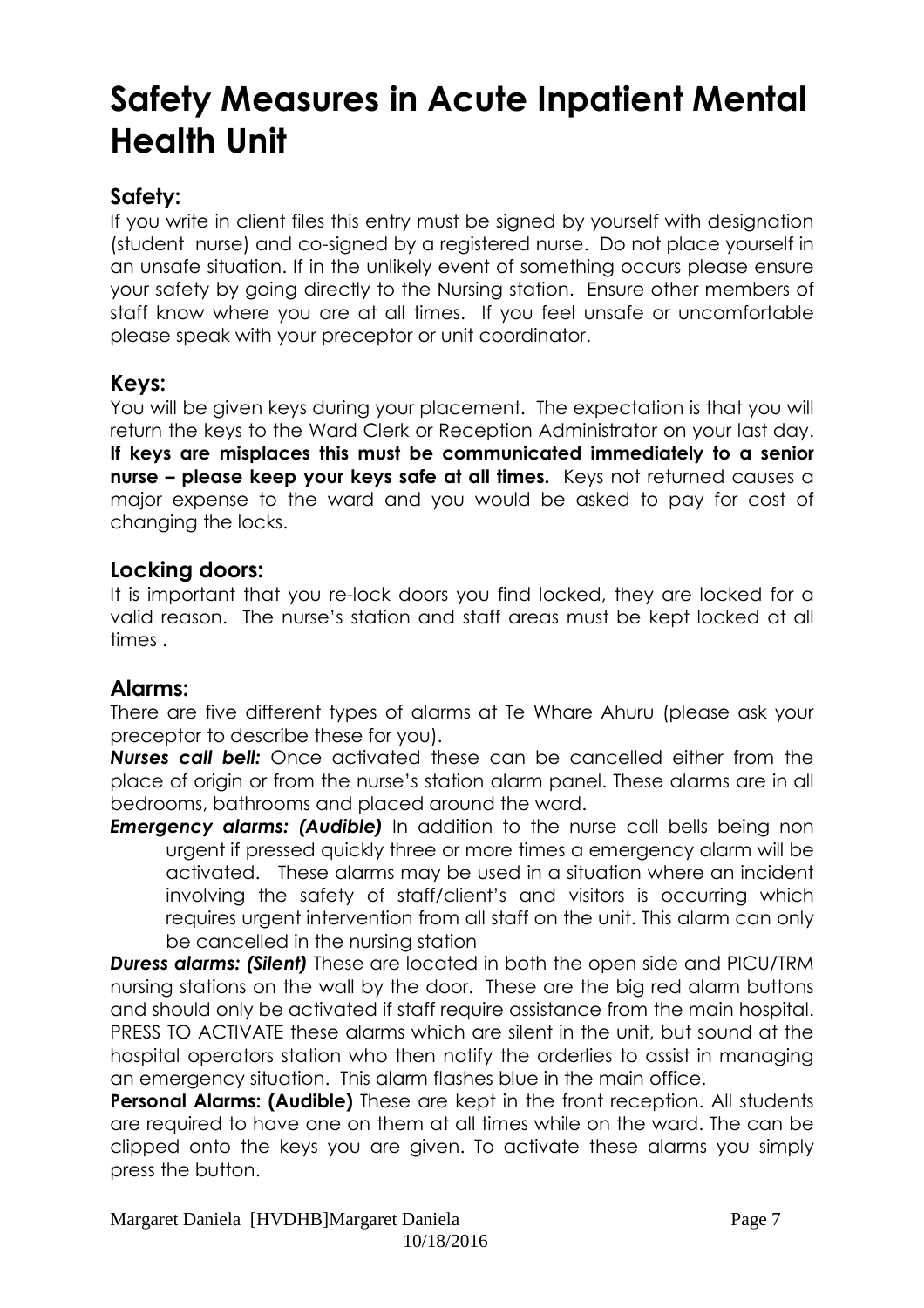**Fire alarms:** These are key operated. Red lights are activated on the ceiling, and a siren sounds. Please take direction from the senior nurse on duty who will be wearing the yellow fire hat and also follow the audible instructions. *777:* In the case of cardiac arrest you may be asked to dial **777** to the hospital operator. The operator will then notify the emergency response team of the situation.

### **Emergency Trolley (Crash Trolley):**

This is stored in the cupboard opposite the nurse's station on the open side. Please ask your preceptor to explain the items and their uses to you.

You will need to become familiar with the, emergency equipment i.e. the crash trolley, emergency alarms, fire extinguishers, hoses and evacuation procedures in the building you are based. Your preceptor will be happy to assist you with this.

### **Confidentiality.**

Whilst on placement in this service, students are bound by the requirements of the Privacy Act and the Health Information Code in maintaining client confidentiality, which means information given by clients, must not be shared with anyone outside of the service at any time. Whilst discussing consumer sensitive information, please be mindful of those who may potentially overhear your discussion.

From time to time you may notice information regarding a friend, family member or someone else you know outside of this placement. **It is a breach of the Privacy Act for you to access this information.** If you do become aware of this information, it is best that you advise your preceptor who can then ensure that you do not access this client's information. You are asked not to read or have any contact with this person while on placement.

### **Legislation.**

There are a number of Acts and Regulations relevant to health care and mental health. These include (but are not limited to):

- Mental Health Assessment and Treatment Act 1992 (and amendments 1999).
- Privacy Act.
- Health and Disability Commissioners Act.
- Health Practitioners Competency Assurance Act.
- Human Rights Act.
- Medicines Act.
- Crimes Act.
- Health Information Code.

Full copies of all NZ Acts of Parliament, amendments, Bills and Regulations can be found at http://www.leglislation.co.nz/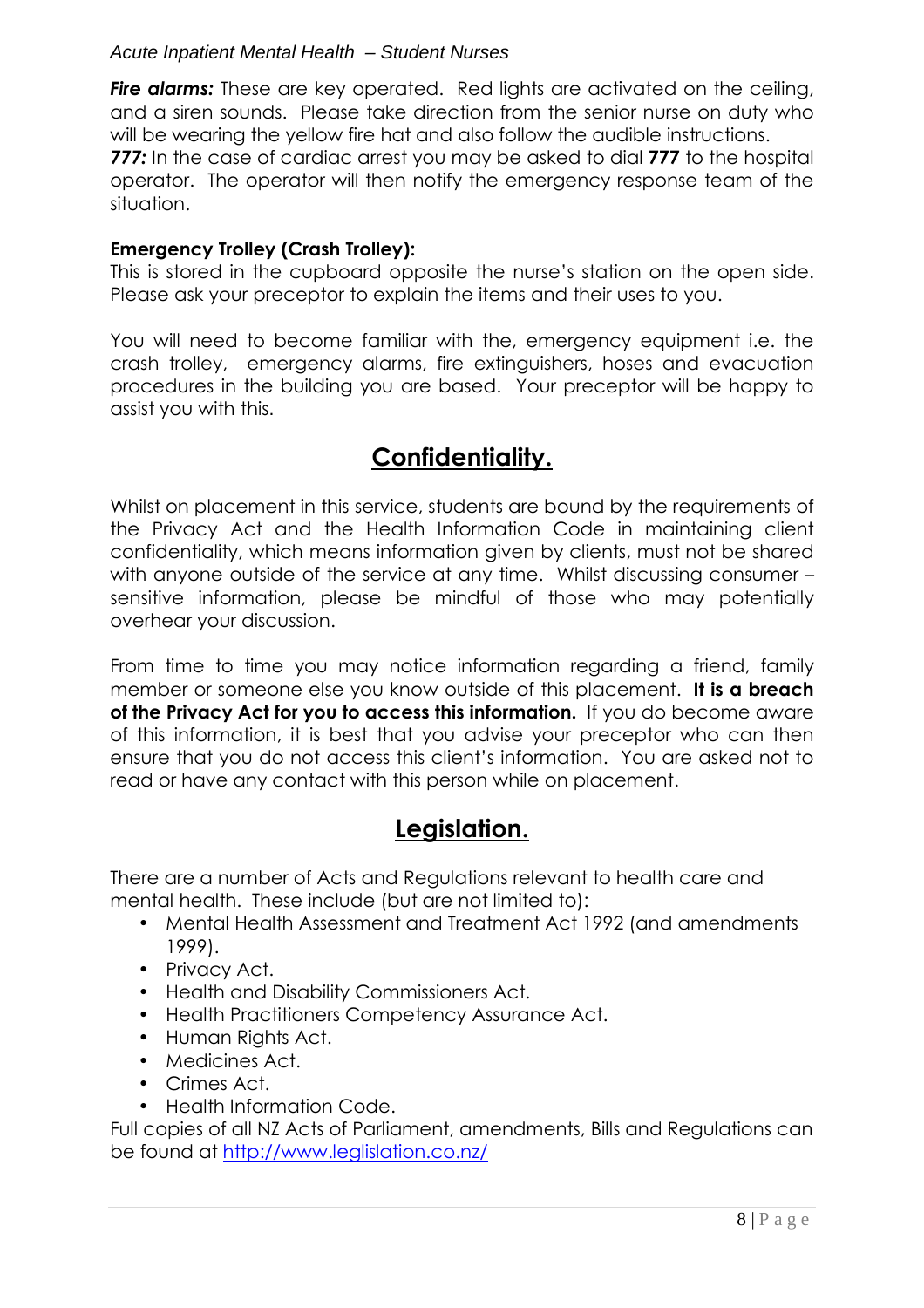# **Objectives**

Whilst with us it is expected that on completion of your placement you will have:

- A basic understanding of main psychiatric diagnosis available.
- To have a basic knowledge of common psychiatric medications, their uses, action and side effects.
- To be able to discuss the concept of environmental safety, including boundaries.
- To be able to discuss the concept of risk management.
- To have a beginning knowledge and understanding of relevant legislation (mental health act, privacy act and the health and disability act).
- To understand and be able to complete a mental status examination form.
- To comfortably be able to use mental health terminology such as signs and symptoms of mental health.
- Absent without leave (AWOL) client leaving the unit. What actions need to be taken?
- To be able to explain consumer advocacy.
- To be able to complete Blood Sugar Levels (BSL); Temperature, Pulse, Respirations (TPR).
- Have an understanding of food and fluid balance charts (FBC)
- To have a basic understanding of what is required for admissions, discharges & referrals
- To have and understanding of MDT roles and relationship with community teams.

We will endeavour to create some continuity with your preceptor; however most nursing staff here work rostered and rotating duties and this will mean that you will be allocated to work with other nurses during that time. The continuity of your learning experience can be improved through clearly communicating with those who you work with to achieve your goals. All students will have a registered nurse responsible for supervising their practice. We ask students to take the initiative if they are not allocated a preceptor on a daily basis, to please ask the ACNM / coordinator for assistance.

During your placement with us please take time to read the student folder available within your area. We would appreciate you completing our evaluation form at the end of your placement and returning it to your preceptor or the units Clinical Nurse Specialist. We value your feedback and will use your feedback to make improvements in the placement of future students.

Should you encounter any difficulties, which you feel unable to successfully resolve with your preceptor, please discuss these with the Clinical Nurse Manager or Clinical Nurse Specialist. Your lecturer and the team within our Mental Health Service are here to support you and to facilitate your learning.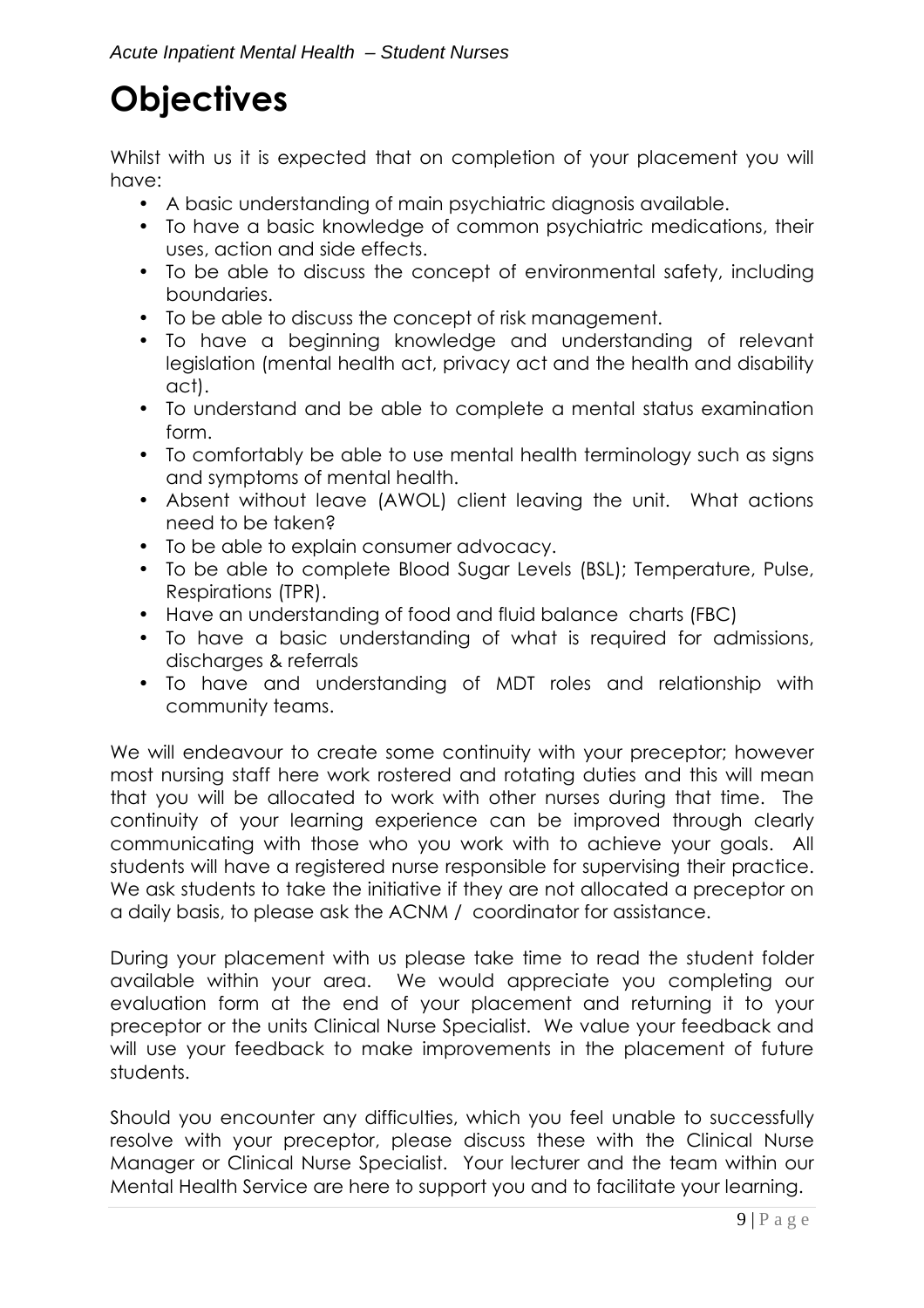# **A Learning Framework during your placement**

**TWA is committed to providing all students with a supported theoretical and practical learning environment while on an Acute Adult placement and below is a table for you to develop and complete learning opportunities and experiences as a student.** 

**The place is a two way process and it is important that the student recognizes they have a responsibility to engage the client and the Multi Disciplinary Team (MDT) Members. To ensure a valuable and rewarding learning opportunity.** 

**During you placement you will be allocated a preceptor, however it will be explained that due to roster and rotating shift you may not get to work with your preceptor every shift. If unforeseen circumstances, such as sick leave occurs your preceptor may change. However please discuss your concerns and expectations with the ACNM or Coordinator on shift.** 

**Please arrive at 8.15am on your first day. Shifts will be sorted on that day.** 

**It is the Student responsibility to ensure they are up to date with any academic work and this should not interfere with the clinical placement.** 

|                               | Day one onwards                                                                                                                                                                                                                                                                                                                  | <b>During week One</b>                                                                                                                                                                                                                                                                                                                                                                                                                          |  |  |  |
|-------------------------------|----------------------------------------------------------------------------------------------------------------------------------------------------------------------------------------------------------------------------------------------------------------------------------------------------------------------------------|-------------------------------------------------------------------------------------------------------------------------------------------------------------------------------------------------------------------------------------------------------------------------------------------------------------------------------------------------------------------------------------------------------------------------------------------------|--|--|--|
| The<br>student<br>will:       | <b>Meet with the ACNM</b><br>orientated<br>the<br>to to<br><b>Be</b><br>physical ward and alarms<br>and safety features.<br>Have meal break and shifts<br>$\overline{\phantom{a}}$<br>explained<br>Be introduced to staff on<br>duty<br>Find out the name of their<br>preceptor<br><b>Expectation</b><br>of student<br>explained | Meet staff<br><b>Meet clients</b><br>Understand the ward routines<br>$\blacksquare$<br>Have introduced their tutor to<br><b>ACNM</b><br>preceptor and<br>coordinator<br>Have 1:1 with preceptor<br>to<br>$\overline{\phantom{a}}$<br>evaluate the week.<br><b>Attend clinical MDT</b><br>The following will be explained:<br>Use of restraint<br>$\blacksquare$<br>Use of seclusion<br>Legal paper work relating to<br>restraint and seclusion. |  |  |  |
|                               | <b>Other activities</b>                                                                                                                                                                                                                                                                                                          | <b>DURING WEEK TWO</b>                                                                                                                                                                                                                                                                                                                                                                                                                          |  |  |  |
| <b>The</b><br>student<br>will | Attend under<br>grand<br>round<br>presentations                                                                                                                                                                                                                                                                                  | Have a client allocated<br>Access the client files. Under no<br>circumstances are client files to<br>leave the office.                                                                                                                                                                                                                                                                                                                          |  |  |  |

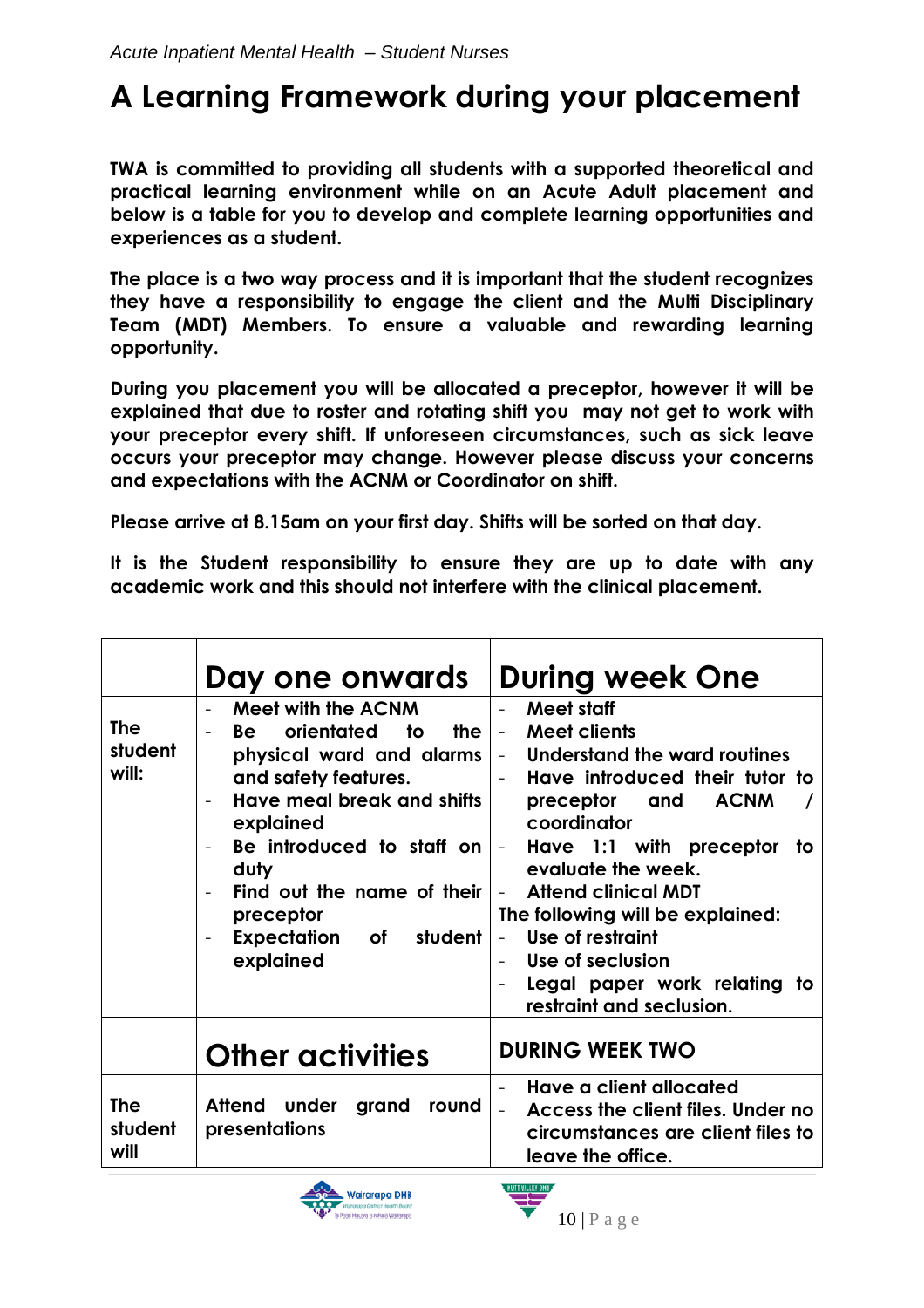|                               |                                                                                                                                                                                      | in<br>medication<br>Assist<br>administration, including<br>any<br>physical health obs.<br>Be allocated a named RN on<br>the daily roster.<br>Participate and support client<br>$\overline{\phantom{0}}$<br>activities<br>With RN write client progress<br>according<br>notes<br>to<br>documentation standards<br>Be involved in Mental state<br>examinations.<br>Have 1:1 with preceptor to<br>evaluate their<br>week<br>and<br>experiences. |
|-------------------------------|--------------------------------------------------------------------------------------------------------------------------------------------------------------------------------------|----------------------------------------------------------------------------------------------------------------------------------------------------------------------------------------------------------------------------------------------------------------------------------------------------------------------------------------------------------------------------------------------------------------------------------------------|
|                               | <b>Other activities</b>                                                                                                                                                              | <b>DURING WEEK THREE</b>                                                                                                                                                                                                                                                                                                                                                                                                                     |
| <b>The</b><br>student<br>will | Be able to explain the Mental<br><b>Health Act</b><br>Be able to identify and explain<br>the use of mental<br>health<br>needed<br>medications<br>and<br>physical health observations | <b>Build on weeks one and two</b><br>$\qquad \qquad -$<br>Have 1:1 with preceptor to<br>evaluate<br>their<br>week<br>and<br>experiences.                                                                                                                                                                                                                                                                                                     |
|                               | <b>Other activities</b>                                                                                                                                                              | <b>DURING WEEK FOUR</b>                                                                                                                                                                                                                                                                                                                                                                                                                      |
| <b>The</b><br>student<br>will | <b>Within</b><br>the<br>last<br>week<br>the<br>be<br>student will<br>completing<br>their case presentation.                                                                          | $1:1$ with<br>Have<br>preceptor<br>to<br>their<br>evaluate<br>week<br>and<br>experiences.                                                                                                                                                                                                                                                                                                                                                    |
|                               | discussing<br><b>Also</b><br>be<br>their<br>placement with ACNM or CNS<br>or Preceptor                                                                                               | Complete<br>their<br>overall<br>evaluation<br>clinical<br><b>of</b><br>placement form (last page of<br>this book) and leave for CNS in<br>the tray in the front office                                                                                                                                                                                                                                                                       |

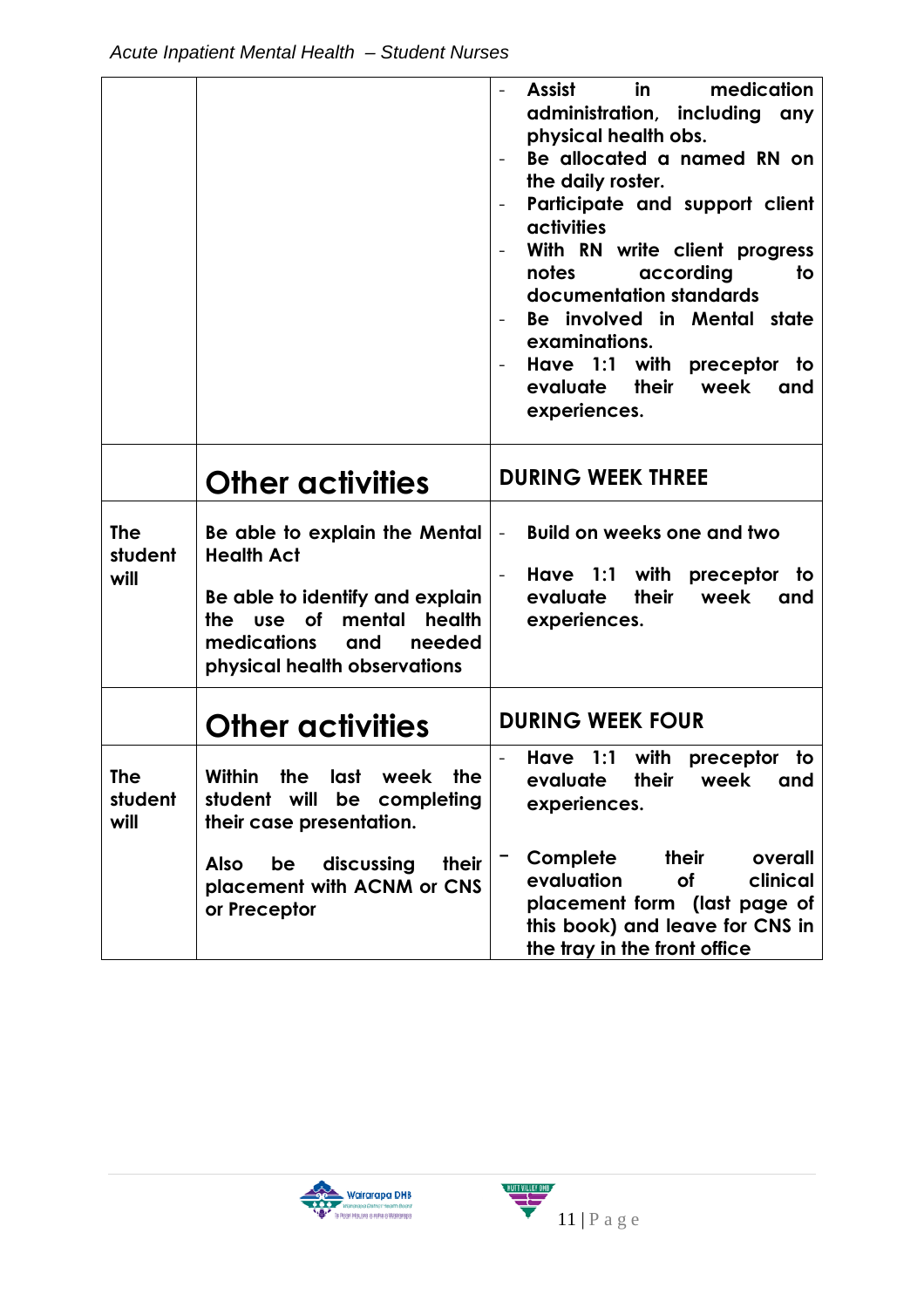# **Common Presentations to TWA Unit**

### **Mental Health Awareness Facts About Mental Illness.**

- 1 in 5 New Zealanders will experience a mental illness in any given year.
- The vast majority of people with a mental illness recover, raise families, hold down jobs and contribute to their communities. Most of us will know someone who has experienced, or may ourselves have experienced mental illness.
- The exact causes of mental illness are unclear although it is thought to be caused by a number of factors including biochemistry, genetic inheritance and stress. Many things can contribute to the onset of mental illness such as trauma, conflict, drug and alcohol abuse, or the loss of a loved one.
- The vast majority of people with mental illness are no more likely than anyone else to commit a violent crime.
- Research has found that people with a mental illness are more likely to be victimized by violence than they are to commit act of violence.
- A combination of the following three factors make for an increased risk of violence
	- > Currently experiencing symptoms of severe illness.
	- > Not using effective medication.
	- > Abusing alcohol and drugs.
- Nevertheless, only some people with these three factors will commit acts of violence and most will not.

### *Depression:*

- The most common mental illness.
- Affects more than 1 in 7 New Zealanders.
- Profound sadness and/or loss of pleasure and enjoyment in most activities.
- Some of the symptoms experienced are:
	- > Loss of energy and concentration.
	- > Feelings of worthlessness.
	- > Hopelessness and guilt.
	- > Inability to cope with decision making.
	- > Weight loss.
	- > Sleep disturbances.
	- > Thoughts of death (Suicidality).
- Can last for a few weeks or continue for months or years.
- A person may require hospitalisation.
- Depression can severely affect a person's life and relationships.
- In its most serious form a person may loose touch with reality and even experience hallucinations or delusions.

### *Schizophrenia:*



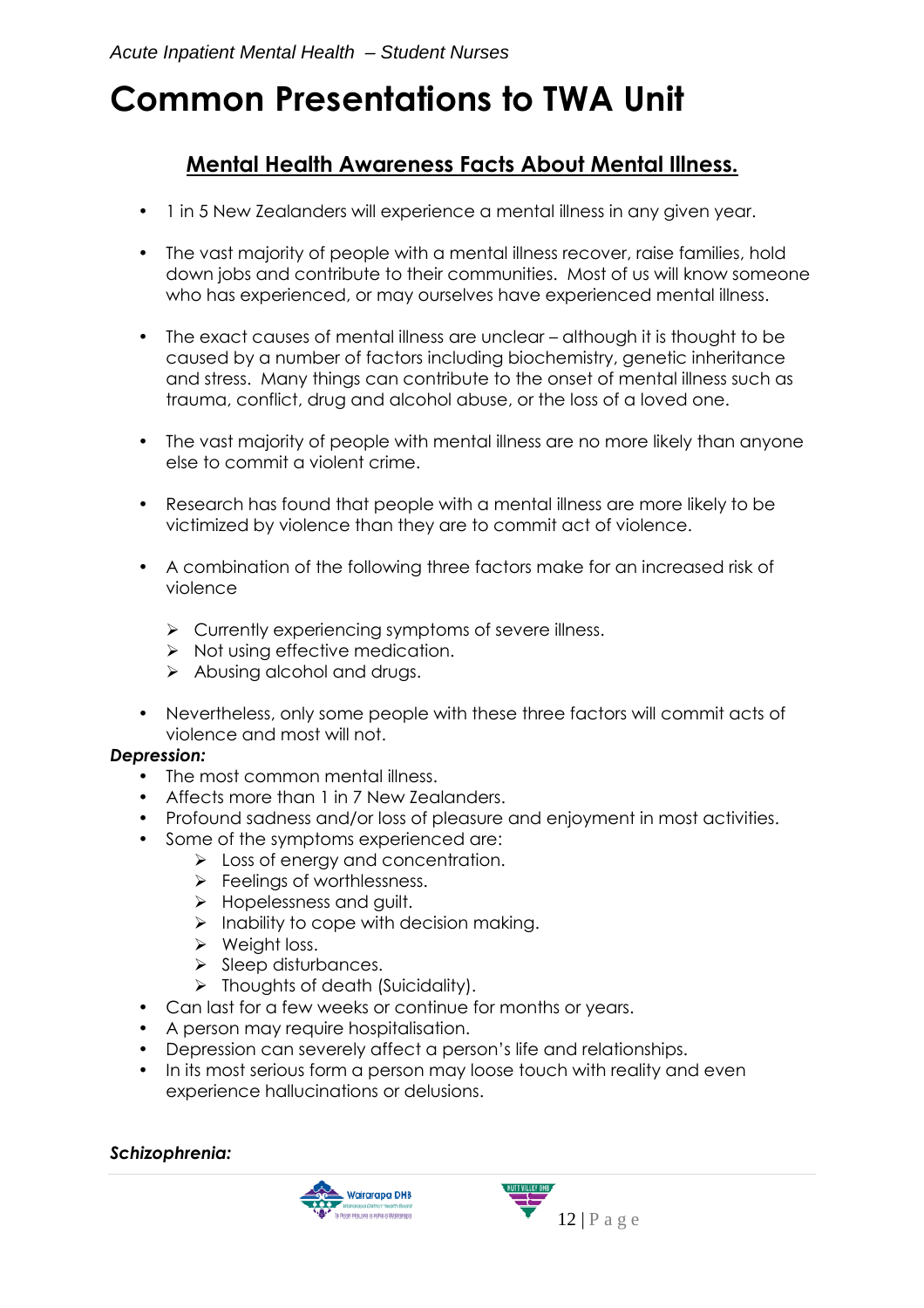- A serious mental illness that affects approx 30,000 New Zealanders.
- Acute phase interferes with a persons mental functioning so their thoughts and perceptions become distorted.
- **Schizophrenia does not mean a "split Personality"**
- People with schizophrenia may experience:
	- > Delusions (fixed false beliefs that cannot be moved).
	- > Hallucinations (perceptual experiences in the absence of actual external stimulus).
	- > Frenetic activity (excited/ agitated activity).
	- > Mood fluctuations.
	- > Fear.
- Between active phases a person may experience disorganised speech and behaviour and loss of energy and interest.

### *Bipolar Disorder:*

- Bipolar disorder, like depression causes fluctuations in mood.
- Was commonly called manic depression.
- Some people experience both high and low mood, others only the 'highs'. Episodes range from mild to severe.
- For some people moods swing to extremes regularly, for others highs and lows may be very occasional, with years of wellness in-between.

Typical features of mania:

- Feelings of euphoria.
- Over activeness.
- Reduced need for sleep.
- Rapid speech and thought.
- Irritability.
- Lack of inhibitions.
- Acting out of character (such as spending large amounts of money).
- Symptoms and behaviours can be damaging to people's lives and relationships.
- In addition to the illness, people often have to contend with the consequences of being ill such as large debt, broken relationships and damaged relationships.

### *Anxiety:*

There are a number of Anxiety disorders, but all have in common a sense of fear and worry and uncomfortable physical sensations. People can experience an intense paralysing sense of fear, or a more sustained pattern of worrying, when there is no real threat or danger.

Symptoms may include:

- Sense of worry or impending doom.
- Irritability.
- Palpitations.
- Breathlessness.
- Dizziness.
- Sweating.



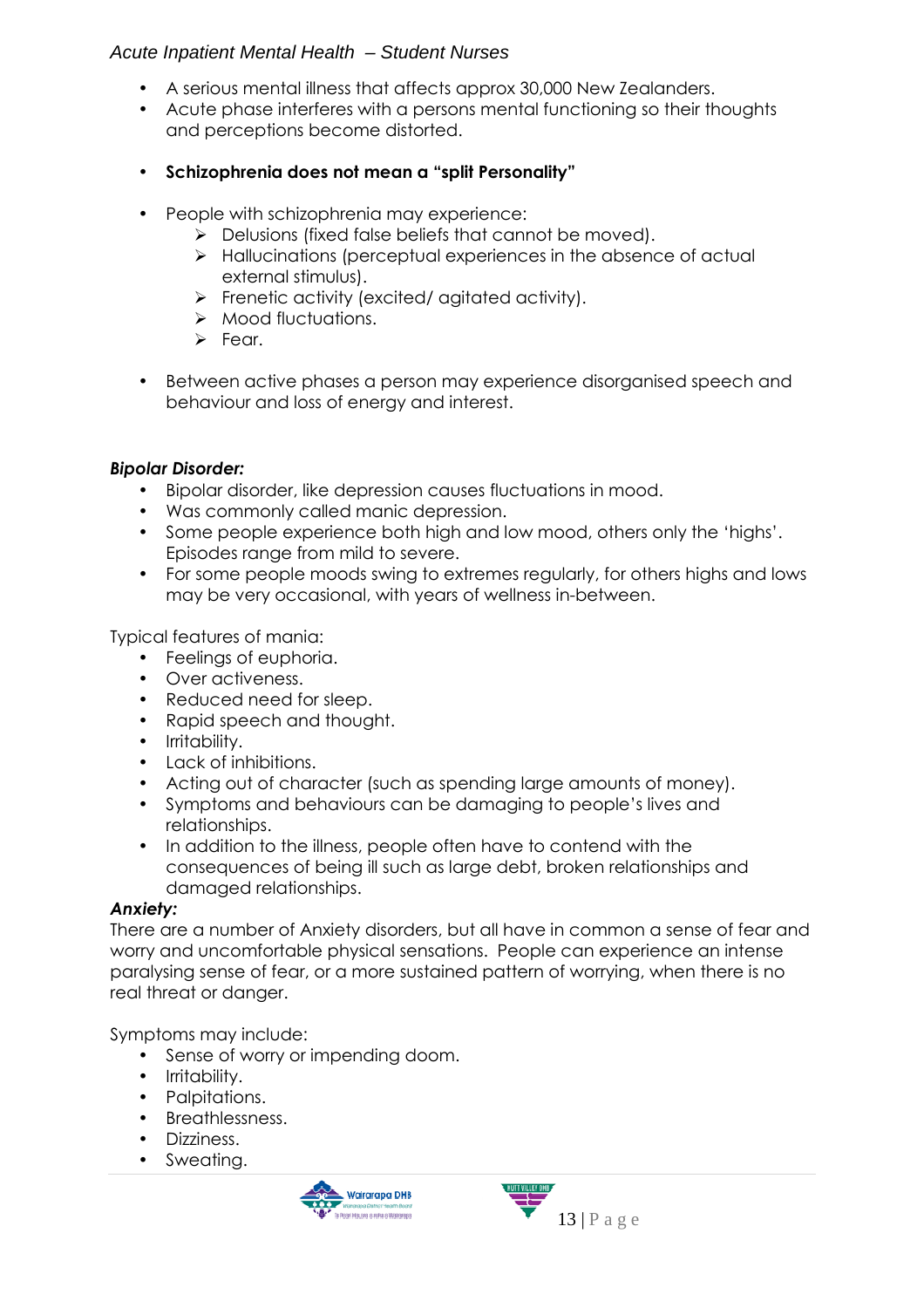- Overwhelming sense of panic.
- Sleep disturbances.
- Changed perceptions.
- Because of the strong physical component, many people often seek help for what they believe is a physical illness.

Many types of anxiety disorder include:

- General anxiety.
- Simple and social phobias.
- Post traumatic stress disorder (PTSD).
- Agrophobia.
- Panic disorder.
- Obsessive Compulsive Disorder (OCD).

### *Treatment Options:*

- It id important to remember that the vast majority of people recover from or manage their illness.
- Effective treatment relies on a balance of **Theory, Therapy and Medications.**  It has been said that there is no right theory, no right therapy, there are only right people. Some people take medication; others see a counsellor or talk to a support person. Some combine both in their recovery.

### **The Assessment And Management Of People At Risk of Suicide.**

(Best Practice Evidence Based Guideline Summary May 2003, available on the NZ Guidelines Group Website www.nzgg.org.nz).

### **Key Messages:**

- Anyone who talks about suicide should be taken seriously.
- People who present following a suicide attempt are usually in a state of extreme distress.
- Asking about suicide does not create risk in people who do not have suicidal thoughts.
- Case notes should be augmented with structured assessments.
- Clinicians should involve Whanau/family and support people of the suicidal person wherever possible.
- Culturally appropriate services should be offered to the suicidal person wherever possible.

People expressing suicidal ideation who are informal and try to leave before an assessment is completed may be detained, under the provisions of the Mental Health (Compulsory Assessment and Treatment) Act 1992. (Section 111).



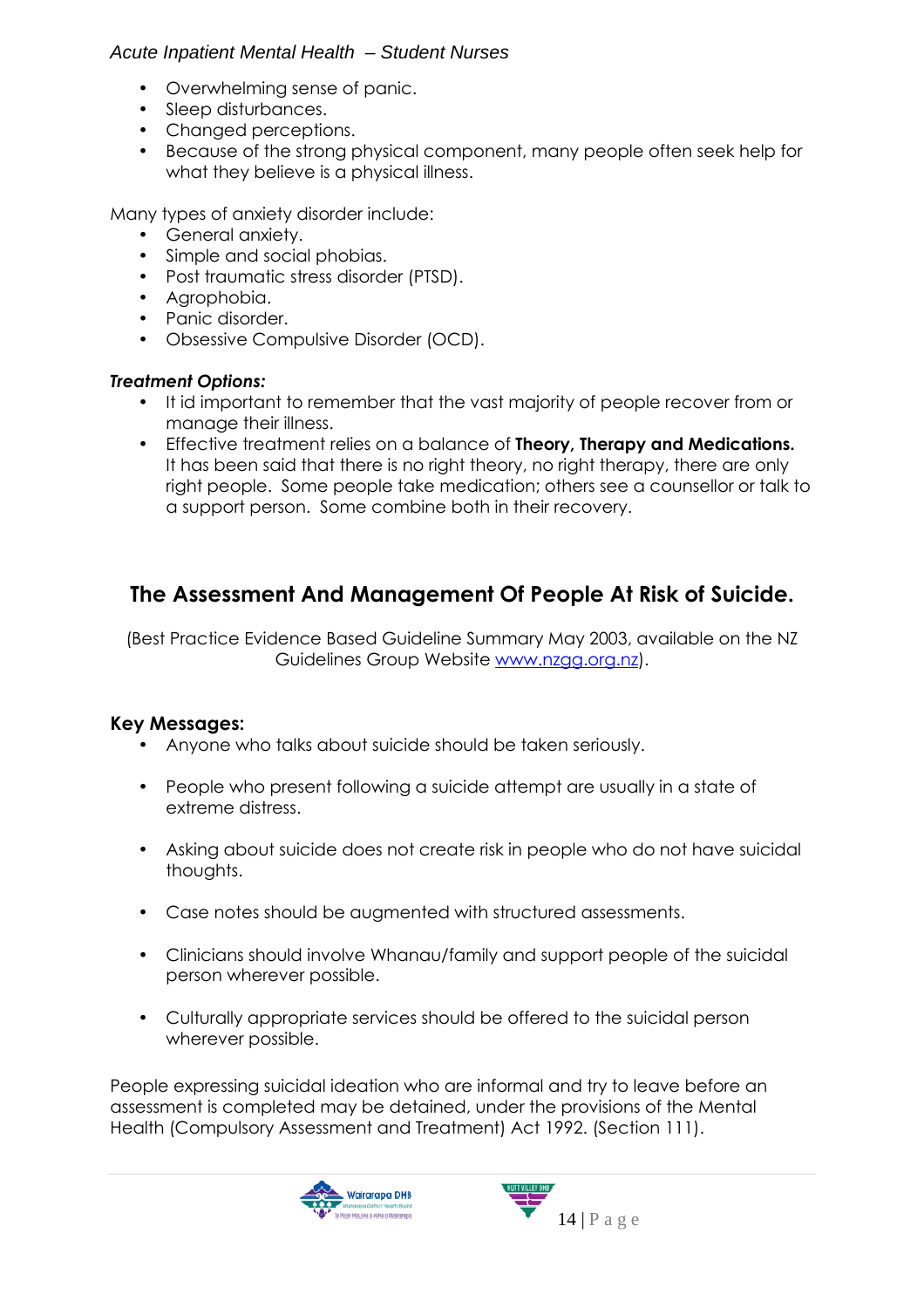A safe environment should be provided for people who are intoxicated or cognitively impaired by drugs until they are sober. Then they should be further assessed.

There is no single explanation for suicide attempts or any simple solutions to treatment.

People who present with suicidal ideation or following an attempt are at increased risk of further attempts. They should not be allowed to leave before they have received a full medical examination and a psychiatric and a psychosocial assessment.

### *Assessment:*

Despite best efforts, some people will successfully suicide. The reasons for a person attempting suicide are usually complex. Understanding the key risk factors making a person vulnerable to attempting suicide raises a clinician's index of suspicion for suicide risk.

- The majority of people who die by suicide suffered an associated psychiatric disorder at the time of their death. People who meet the criteria for more that one disorder at a time are at even greater risk.
- Substance abuse and intoxication are strong risk factors. Up to half of those who die by suicide have consumed alcohol before taking their lives.
- Recent loss, loved ones dying or committing suicide, isolation, depression or bipolar disorder, previous attempts, serious physical illness and a past history of abuse are key risk factors. In youth, identifiable stressful events (relationship break-ups, bullying) precedes most suicide attempts.
- The highest rates for suicide are among males 20-34 years. Maori youth have higher rates than non-Maori; however 75% of all suicides occur in people over the age of 24.

### **When a person presents with a suspected suicide attempt or are expressing suicidal ideation, staff need to determine:**

- Whether the persons injury was caused by self-harm.
- How serious the deliberate self-harm was (including the seriousness of the intent).
- The key precipitants to self-harm/ideation.
- The current level of **risk.**
- The best way to keep the person safe and supported until further assessed.

### *DISCHARGE.*

### **Any person expressing suicidal ideation should be assessed before they are allowed to go home.**

A person can be discharged if during the assessment the following are taken into consideration:

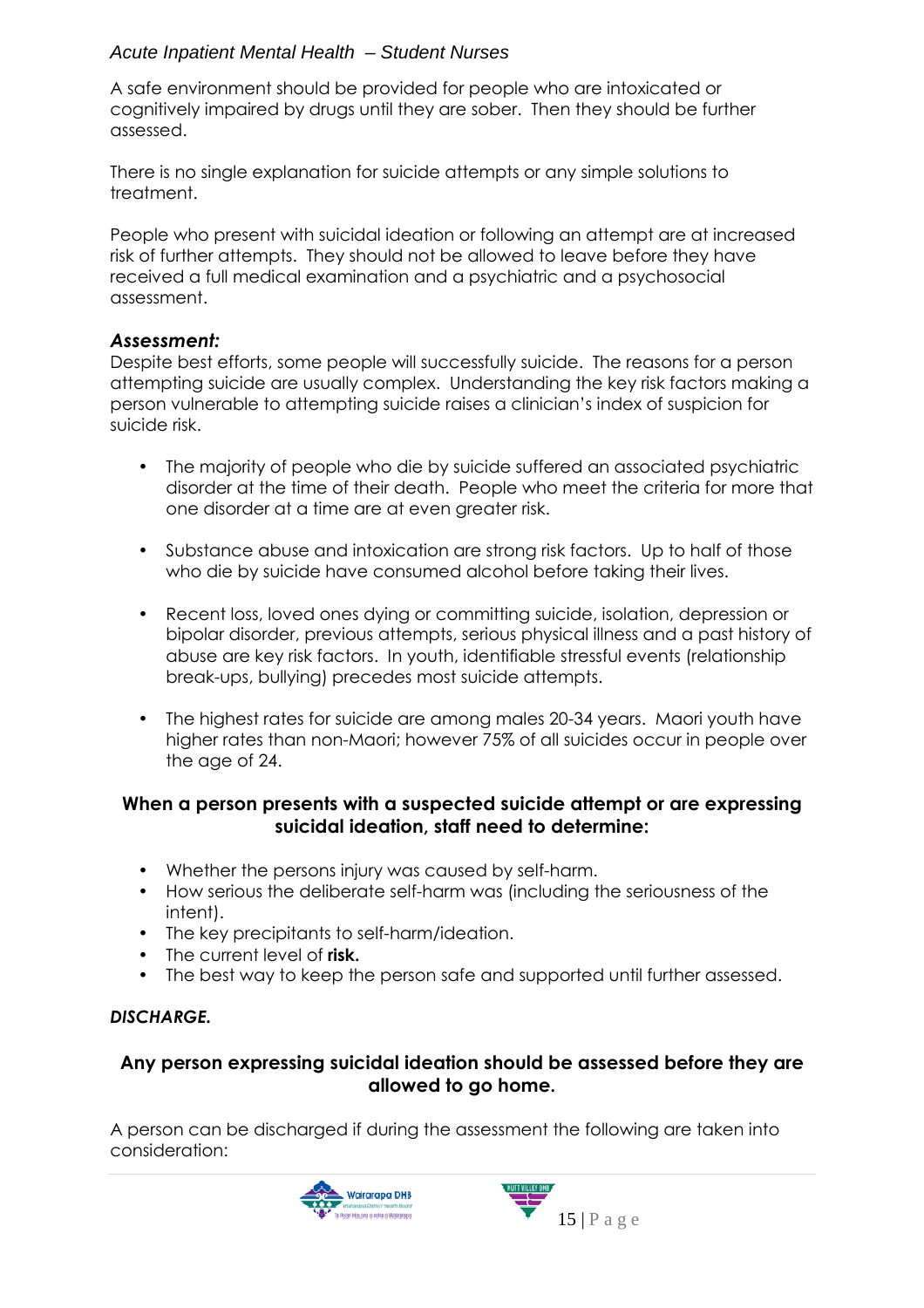- Suicidal intent is not present and the acute crisis has in some way diminished.
- The person is medically stable.
- The person is not intoxicated (intoxicated people are at an increased risk of acting impulsively).
- Attempts have been made to ensure objects that could be used to self-harm have been removed from the person.
- Whanau/family have been consulted and informed as appropriate.
- Arrangements have been made for the person to return to a safe environment and advice given about removing ropes, guns, medications and chemicals from the home.
- Social supports/case workers and counsellors have been consulted, and informed.
- The person has been given information about medications, emergency contact persons or services and some strategies to deal with continuing problems.
- Some treatment for any underlying psychiatric illness has been arranged, including a referral to mental health services if necessary.

### *Factors associated with risk of self-harm:*

- Is the person depressed (low in mood), and or experiencing Self-Harm or Suicidal Ideation.
	- \* Has the person a clear plan or method?
	- ◆ Does the person have feelings of hopelessness?
- Past attempts.
- Any disinhibitors? Drugs, Alcohol, thought or mood disorders,
- Access to harmful substances or weapons.
- Are there any social supports in place for the person, and is the person making comments about being better off dead or that things will be better soon? Is the person making arrangements to give away personal property or making arrangements for after death?
- Do voices command the individual to harm him/herself? (What exactly are the voices saying?)
- Is the person able to resist the commands at present?
- Is there evidence of impulsive behaviour?

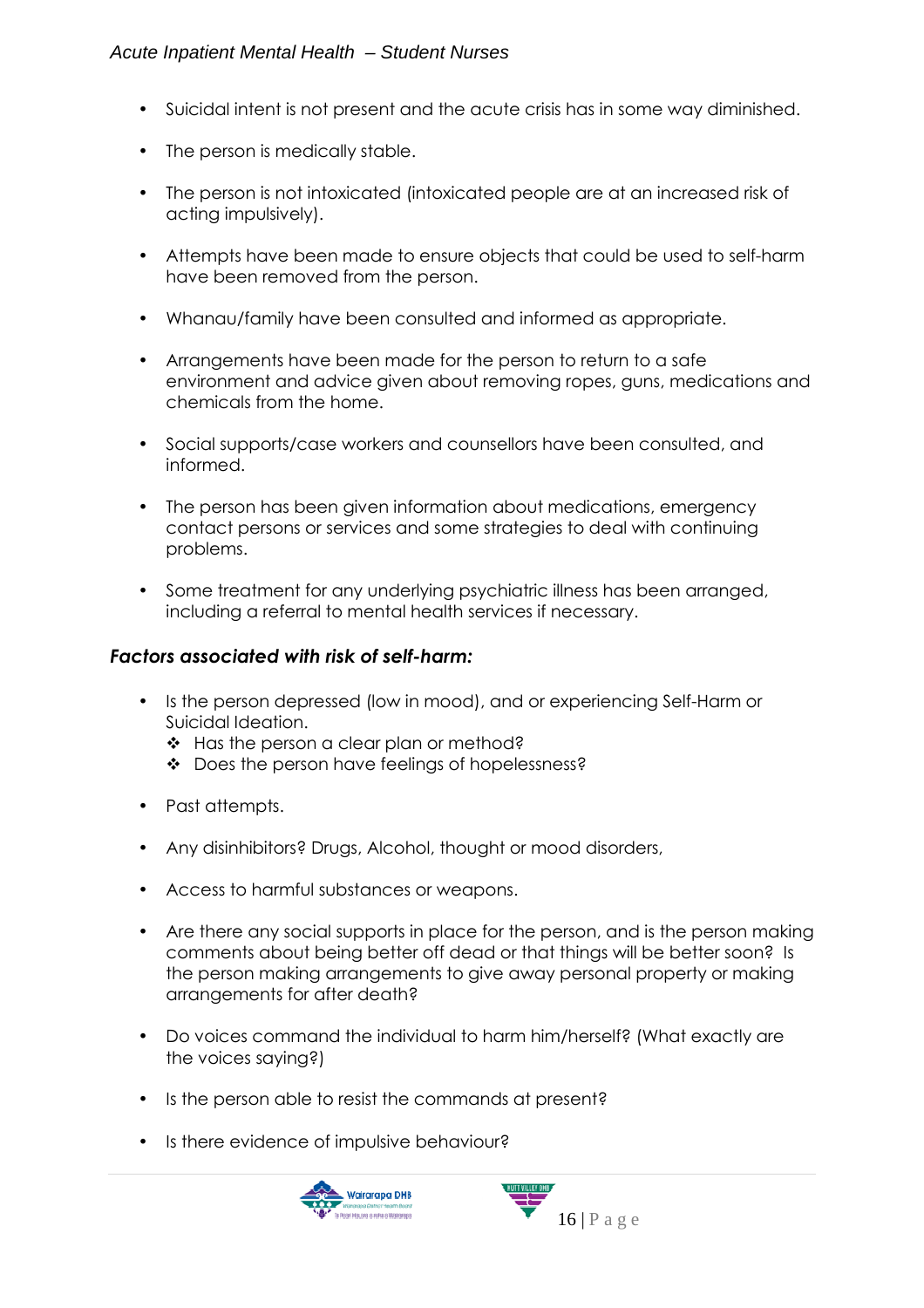• Does the person have a traumatic past?

### **RISK FACTORS FOR SUICIDE.**

This mnemonic **'Sad Person's escape'** can assist the clinician to cover the key factors in assessing for suicide risk. It provides a composite of predisposing risk factors. It should be used in conjunction with a detailed assessment of the precipitants of the person's suicidal crisis, exploration of factors maintaining their distress and their current mental state.

**S**ex: While more males die by suicide, more females attempt suicide.

**A**ge: Highest risk groups are those aged 15-24 years and those over 60 years.

**D**epression: Present in as many as 70% completed suicides; this risk is greater with symptoms of anhedonia and more severe depressions.

**P**revious attempt: Of those who have previously made a suicide attempt, 10-20% will eventually die by suicide.

**E**thanol and drug abuse: Substance abuse and intoxication are also strong risk factors in suicidal behaviour. Of people who die by suicide, 25-50% consume alcohol before taking their lives and suicide risk is substantially enhanced among people with co-morbid substance abuse, and depression and hopelessness.

**R**ational thinking is impaired: Of people with schizophrenia, 10-15% die by suicide. The risk of dying by suicide is especially elevated in people with psychotic depression.

**S**upport networks: Isolation, loneliness or a disrupted Whanau/Family of origin have been associated with increased risk of suicide. A Whanau/Family history of suicide has also been shown to increase a person's risk of suicide.

**O**rganised plan: The presence of an organised plan with available means increases the risk that a person will attempt suicide.

**N**o spouse: people who live alone, are divorced or separated, or recently bereaved are at greater risk of suicide.

**S**ickness: Of people who dies by suicide 25-70% had a debilitating medical illness present at the time of their death. However, the important mediating factor for their suicide appeared to be a concurrent psychiatric illness, usually depression.

**E**xperiences of adversity: these also place a person at risk of suicide. Such experiences include:

- Experiences of humiliation.
- Social and educational disadvantage.
- Whanau/family history of psychiatric illness.
- Poor relationships with parents.
- Being in trouble with the law.



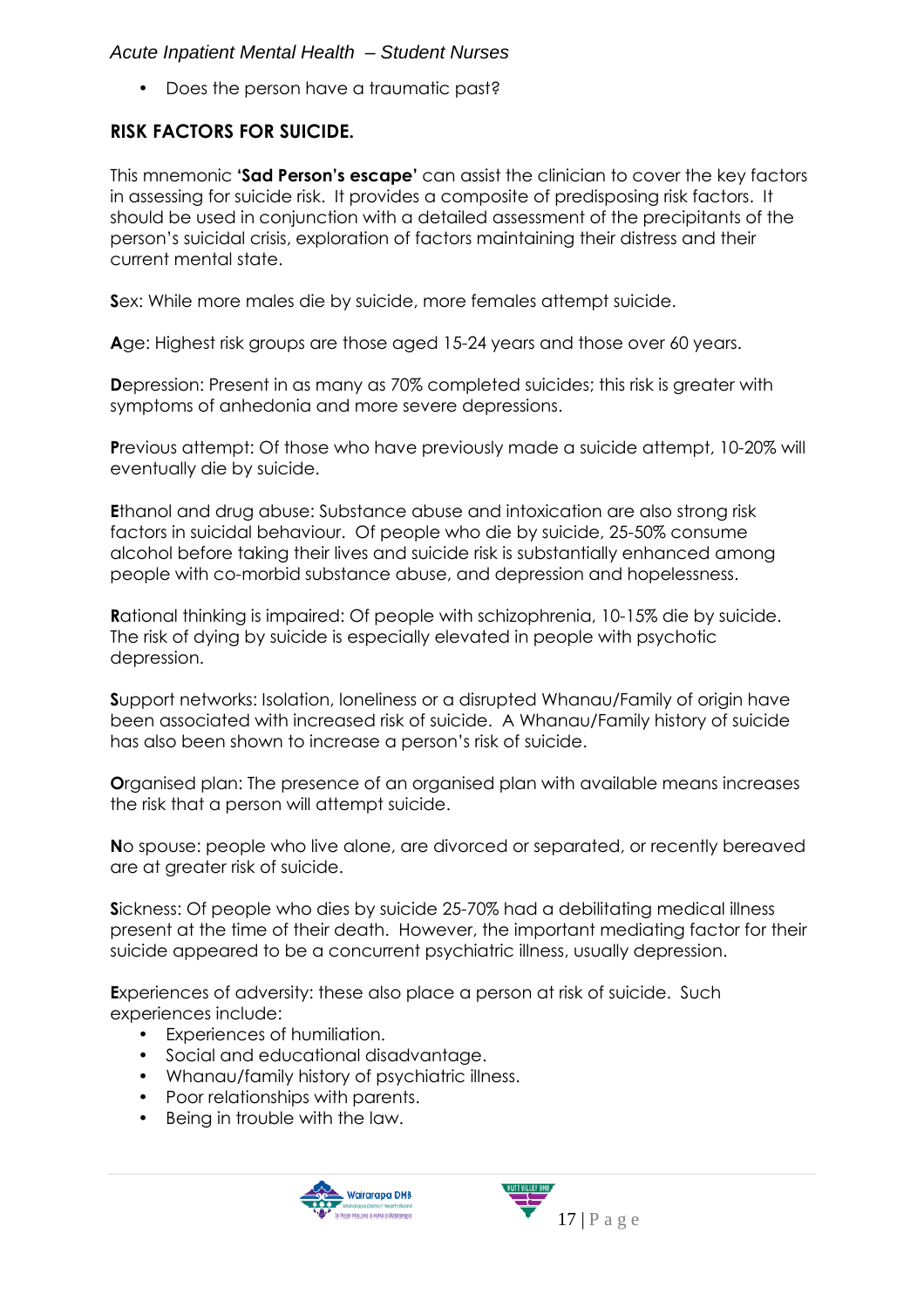**S**exual abuse: people who have experienced all forms of abuse and neglect are at greater risk of attempting suicide.

**C**o-morbidity: co-morbidity: The majority of both adolescents and adults who die by suicide (over 90%) suffered from an associated psychiatric disorder at the time of their death.

**P**eople who meet the criteria for more than one disorder at a time are at an even greater risk.

Anxiety disorders (particularly panic disorders): People with anxiety disorders cooccurring with depression have an increased risk of suicide.

Personality disorders: diagnoses of Antisocial and Borderline Personality Disorders with and without co-occurring Axis 1 disorders are associated with an increased risk of suicide. Diagnosis of Conduct.

Disorder of oppositional defiant Disorder among youth are also risk factors.

**E**vent In youth, an identifiable event preceded 70-97% of suicides.



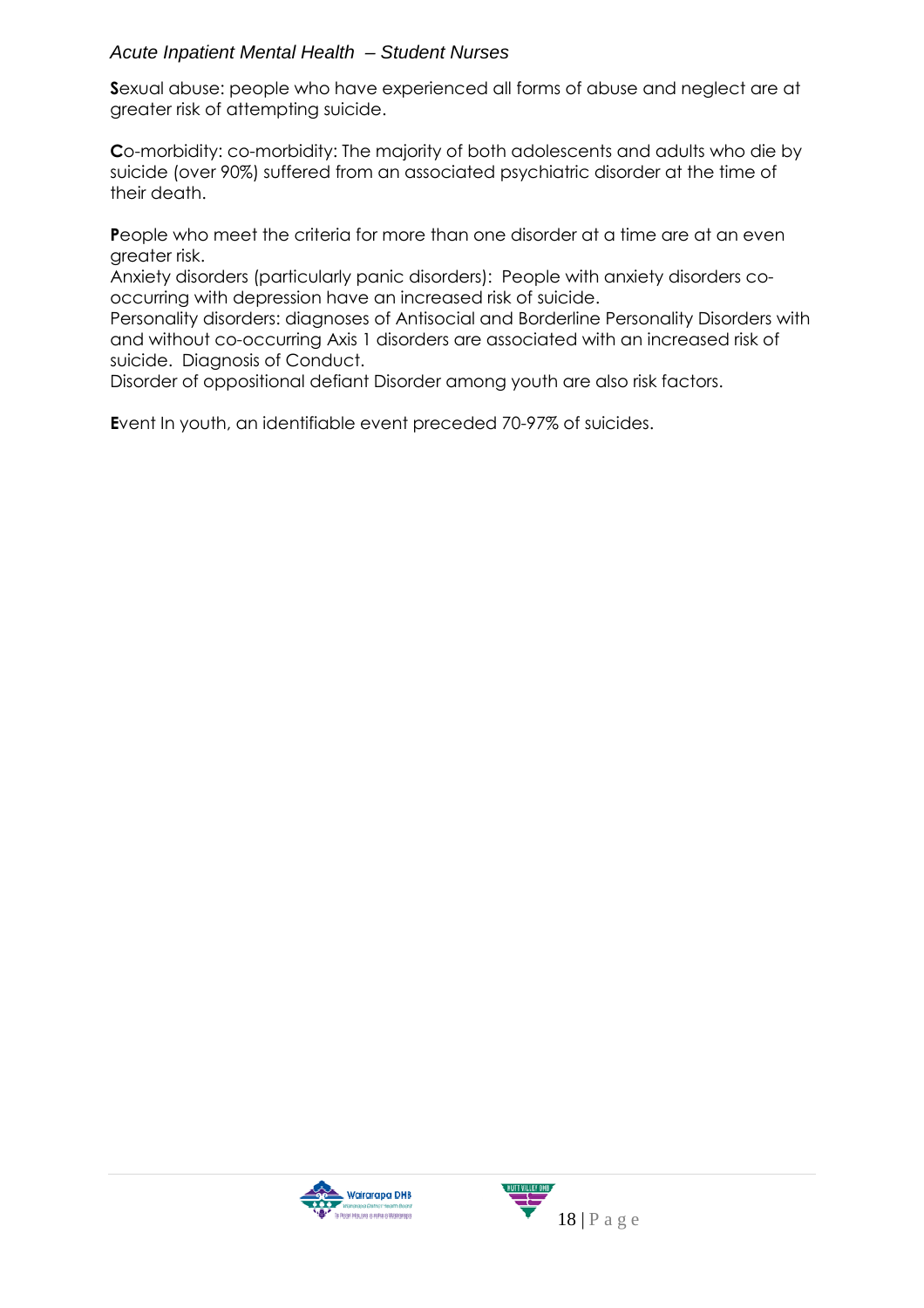# **Common Medications Used In Mental Health Service**

 **Student Learning Exercise: Write underneath each drug name at least one common trade name. Also expected actions and side effects and what monitoring needs to occur.** 

| 1 <sup>st</sup> Generation<br>antipsychotic | 2 <sup>nd</sup> Generation<br>antipsychotic | Intramuscular<br>Antipsychotic<br>Long Acting or<br>Depot | Benzodiazepine<br><b>Hypnosedatives</b> | Antidepressant<br>(SSRI) | Antidepressant<br>(tricyclic) | Antidepressant<br>(other) | Mood Stabilizer<br>Or<br><b>MS Properties</b> | Side-effect<br>management |
|---------------------------------------------|---------------------------------------------|-----------------------------------------------------------|-----------------------------------------|--------------------------|-------------------------------|---------------------------|-----------------------------------------------|---------------------------|
| Chlorpromazine                              | Olanzapine                                  | Zuclopenthixol<br>Decanoate                               | Clonazepam                              | Citalopram               | Amitriptyline                 | Venlafaxine               | Lithium<br>Carbonate*                         | Bentropine                |
| Haloperidol                                 | Risperidone                                 | Fluphenazine<br>Decanoate                                 | Diazepam                                | Fluoxetine               | Doxepin                       | Phenlyzine                | Sodium<br>Valproate                           | Procyclidine              |
| Trifluperazine                              | Quetiapine                                  | Pipothiazine                                              | Oxazepam                                | Paroxetine               | Nortriptyline                 | Tranylcypromine           | Carbamazepine                                 | Orphenadrine              |
|                                             | Ziprasidone                                 | Risperidone<br>Consta                                     | Lorazepam                               |                          | Imipramine                    | Amoxapine                 | Lamotrigine                                   |                           |
|                                             | Aripiprazole                                | Haloperidol<br>Decanoate                                  | Alprazolam                              |                          | Trimipramine                  | Nefazodone                | Olanzapine                                    |                           |
|                                             | Clozapine*                                  | Flupenthixol<br>Decanoate                                 | Buspirone                               |                          | Clomipramine                  | Bupropion                 | Risperidone                                   |                           |
|                                             |                                             | Olanzapine<br>Pamoate<br>monohydrate*                     | Zopiclone                               |                          |                               | Mirtazapine               | Quetiapine                                    |                           |
|                                             |                                             | Paliperidone<br>Palmitate                                 | Temazepam                               |                          |                               |                           |                                               |                           |
|                                             |                                             |                                                           |                                         |                          |                               |                           |                                               |                           |

Information about drugs used in New Zealand can be accessed from http://www.medsafe.govt.nz/



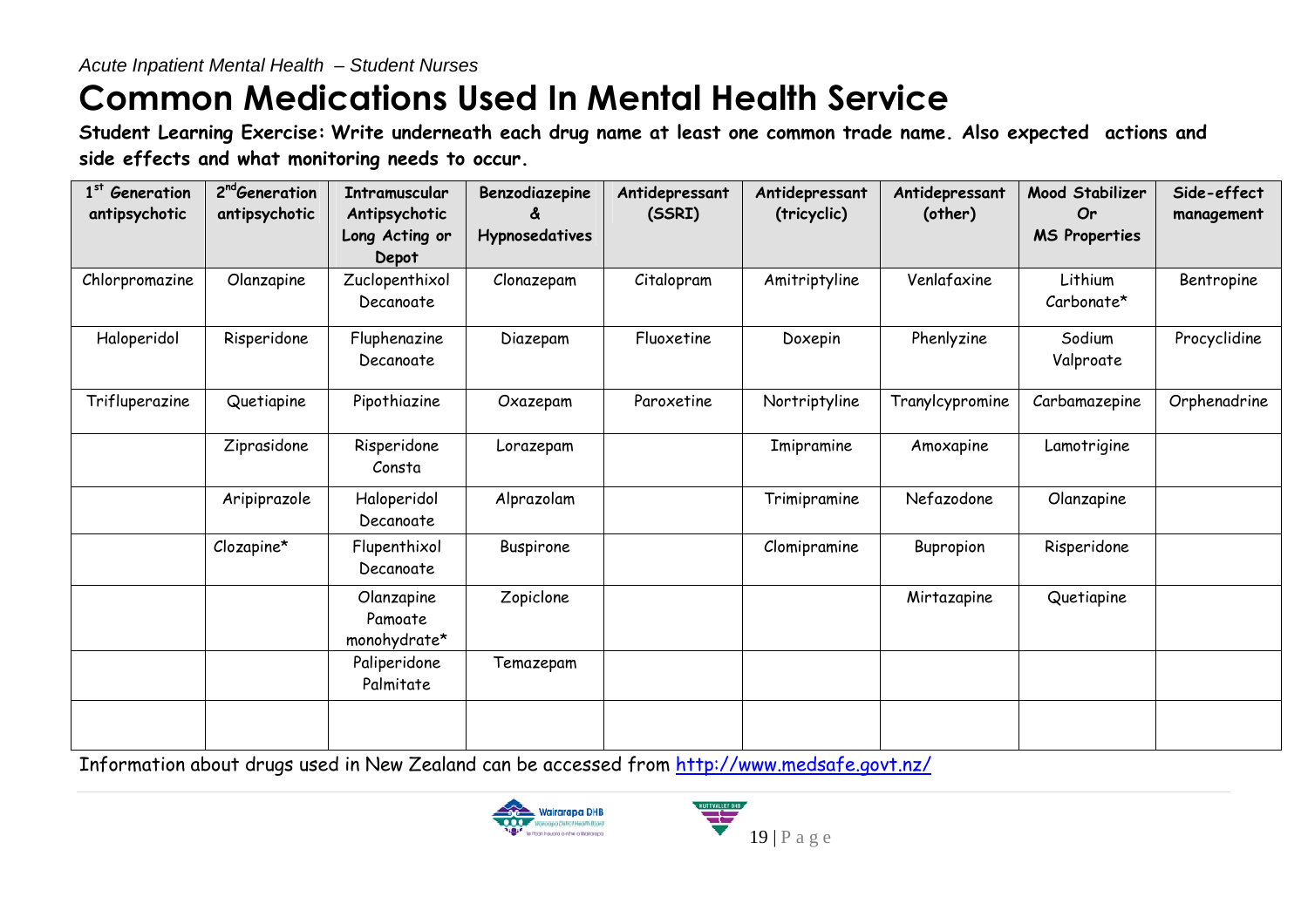This site includes consumer information, information for clinicians and articles designed to keep health professionals up-to-date with the latest research around medications. \*It is important to access local Policies on these medications.

**Extra medications used in TWA.Student Learning Exercise:** Write underneath each drug what they are used for.

| Specific IMI Short Acting Anti-<br>Psychotics | Benzodiazepines which are IMI. | Drugs kept in the Resus<br>Trolley. |
|-----------------------------------------------|--------------------------------|-------------------------------------|
| Zuclopenthixol Acetate<br>(Clopixol Acuphase) | Clonazepam                     | Adrenaline 1:1000 1ml               |
| Rapid Acting Olanzapine                       | Lorazepam                      | Atropine 600mcg IM                  |
| Haloperidol                                   | Diazepam                       | Amiodarine HCL 150mg/3ml            |
|                                               |                                | Sodium Chloride 0.9% 5ml            |
| he Epileptic Emergency Box are:               |                                |                                     |

**Drugs in the Epileptic Emergency Box are:** 

•Diazepam 10mg which is used when and for what



\_\_\_\_\_\_\_\_\_\_\_\_\_\_\_\_\_\_\_\_\_\_\_\_\_\_\_\_\_\_\_\_\_\_\_\_\_\_\_\_\_\_\_\_\_\_\_\_\_\_\_\_\_\_\_\_\_\_\_\_\_\_\_\_\_\_\_\_\_\_\_\_\_\_\_\_\_\_\_\_\_\_\_\_\_\_\_\_\_\_\_\_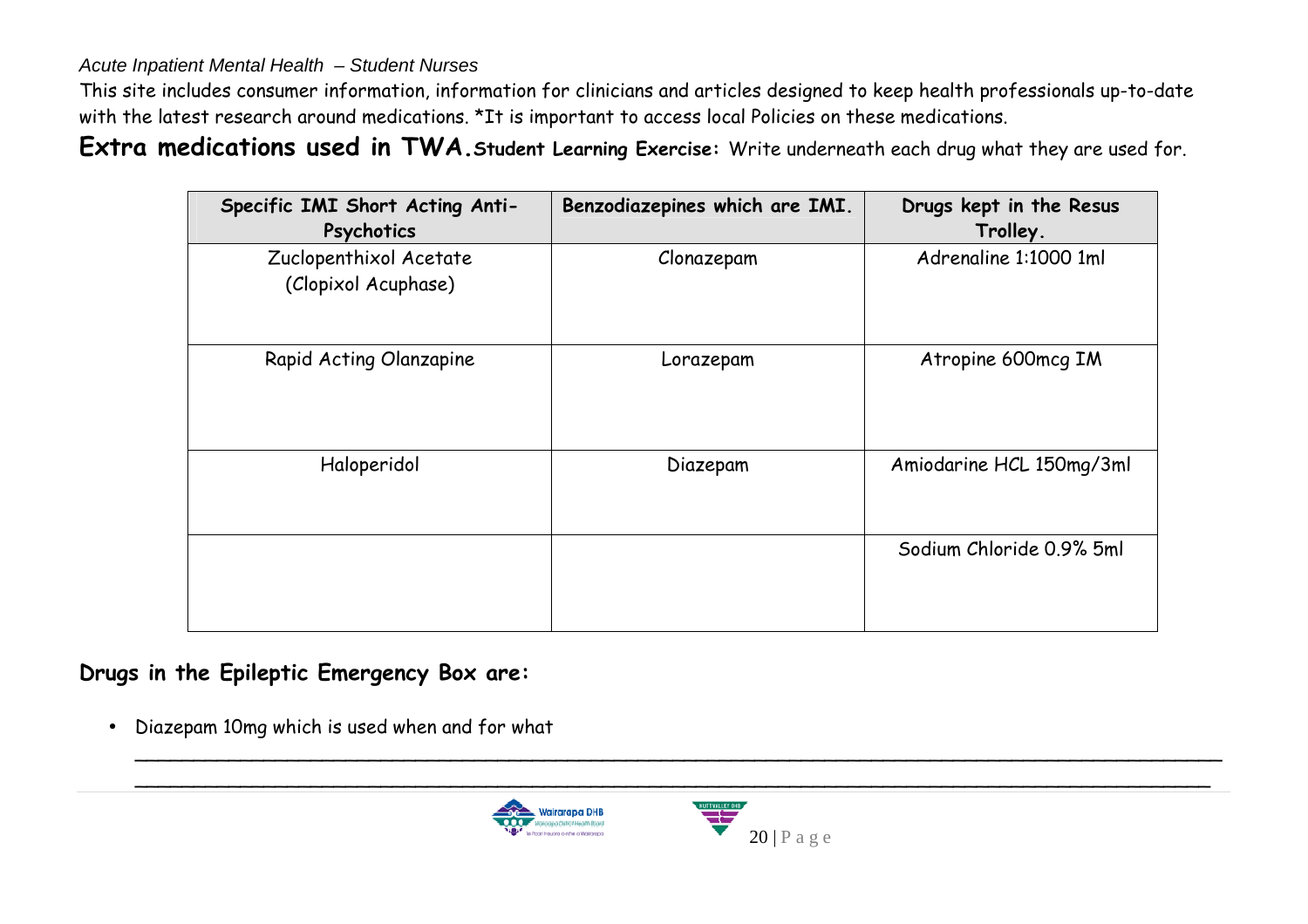# **Pre-reading/Resources**

## **Mental Health Act Summary**

### **A Registered Nurse's Power to Detain For The Purpose Of Assessment.**

### **(Section 111) Mental Health (Compulsory Assessment and Treatment) Act 1992.**

Section 111(2)(a) of the Act allows a registered nurse to detain, for the purpose of an assessment examination, a person who has been admitted to hospital (or who has been brought into hospital) who is believed to be mentally disordered. This detention cannot be for more than six hours from the time the nurse first calls for a medical practitioner to examine the person [Section 111 (3)]. It should be noted that the power to detain is not limited to the premises of a psychiatric unit and should be exercised with discretion, according to good clinical practice.

At Hutt Hospital, in reference to a S111, a Sec 8 should be completed by the nurse making the application. A Psychiatric Registrar will be called to complete the Sec 8B. At Hutt Hospital the Catt team need to be notified of the Sec 111 being put in place so they can provide a Sec 9 to the client to ensure they are provided with a copy of their rights.

Section 111 of the Act does not necessarily apply in every situation in which assessment under the Act is initiated in respect of a person already in the hospital – it is intended for the use only in an emergency. Informal patients can be placed under the inpatient assessment process in the same way as any other person.

### **Mental Health Act Easy Reference Notes.**

| <b>Section 8</b> | Application for assessment.<br>By anyone who is over 18 has seen the proposed client within the<br>last three days.<br>Must be accompanied by a Medical Practitioners Certificate. |
|------------------|------------------------------------------------------------------------------------------------------------------------------------------------------------------------------------|
| Section 8B       | Medical Practitioners Certificate.<br>Must be examined by a Dr and reasonable grounds for believing<br>that the person is suffering from a mental disorder.                        |
| Section 9        | Notice to attend an assessment.<br>Date, time, place and with whom.<br>Given by a duly authorised officer.<br>Dr must not be the same Dr who issued 8B.                            |

**Section 10** Certificate of preliminary assessment by a Psychiatrist.

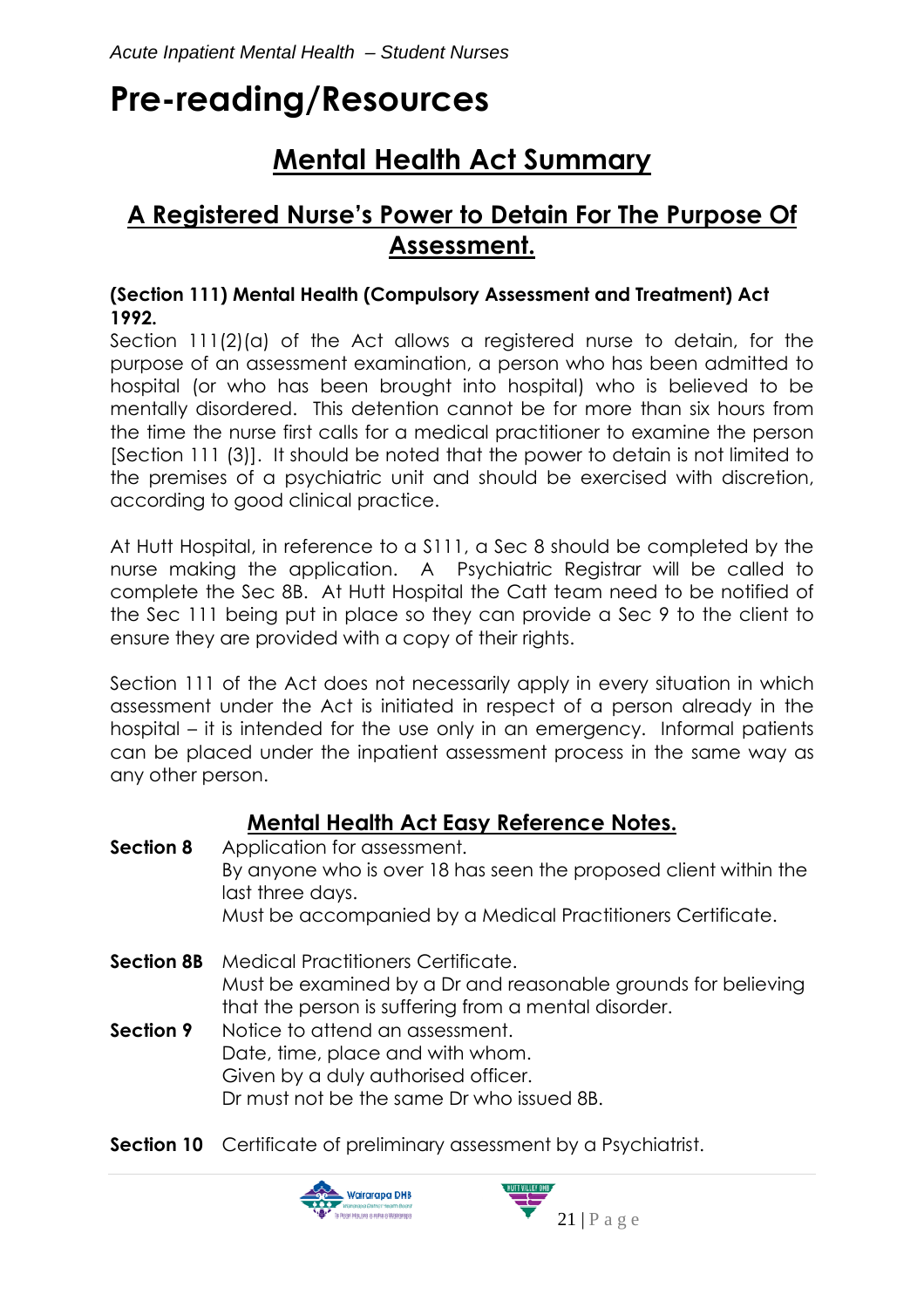If the client is found to be mentally disordered a copy of the certificate must go to the:

- The client.
- Any welfare guardian of the client.
- The applicant for the assessment.
- The client's principle caregiver.
- The client's GP.
- **Section 11** Notice to undergo a 5-day assessment period. Can be either inpatient or outpatient.
- **Section 12** Certificate of further 5-day assessment by a Psychiatrist. Same provisions as apply to section 10. A letter of reason for continuance to go to the Director of Mental Health by a Psychiatrist (DAHMS).
- **Section 13** Further assessment and treatment for 14 days. Second period of assessment and treatment. Same provisions as apply to section 11.

### **Section 14** Certificate of final assessment. Can be adjourned 2 times to a maximum total of 6 weeks in 12 months. If the client is to remain under the act an application for compulsory treatment order is to be made.

- **Section 16** Review of a consumer's condition by a Judge (2<sup>nd</sup> opinion required).
- **Section 29 OUT-PATIENT** community order (6 months). No power to detain the client for the purpose of treatment. Made by a Judge.
- **Section 29 (3) (A)** Responsible Clinician can direct a consumer to be treated as an inpatient for up to 14 days. Cannot be anymore than twice in a six month period.
- **Section 29 (3) (B)** Responsible Clinician directs consumer subject to a community treatment order (CTO) to be assessed. CTO ceases and reassessed under section 13 & 14 of the act. \*It is possible for a consumer subject to a CTO to have an informal admission for a short period.
- **Section 30 IN-PATIENT** order (6 months). Made by a judge.
- **Section 76** Clinical reviews if still mentally disordered extension of 6 months. Clinical review at 3 months and again at 6 months.



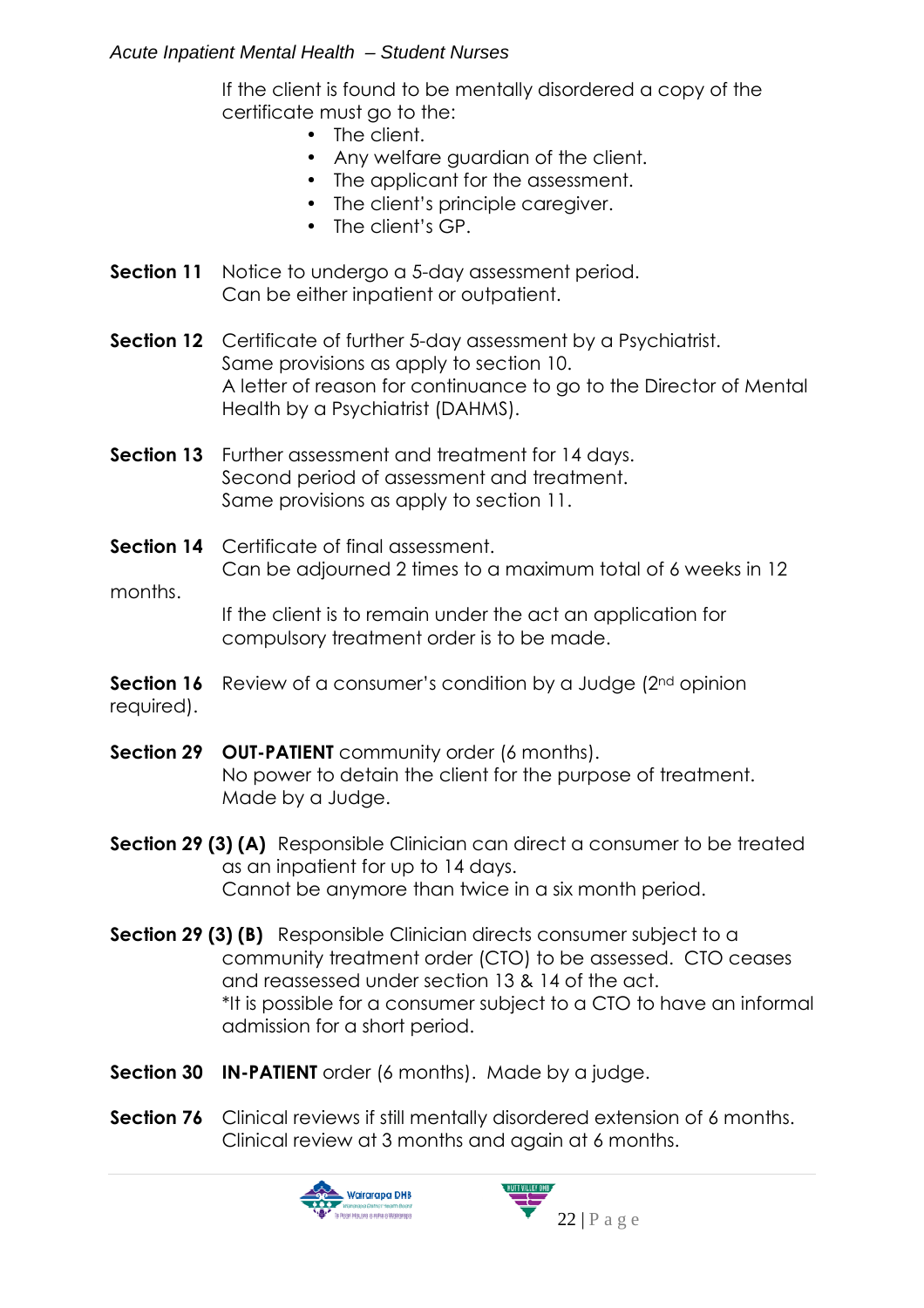

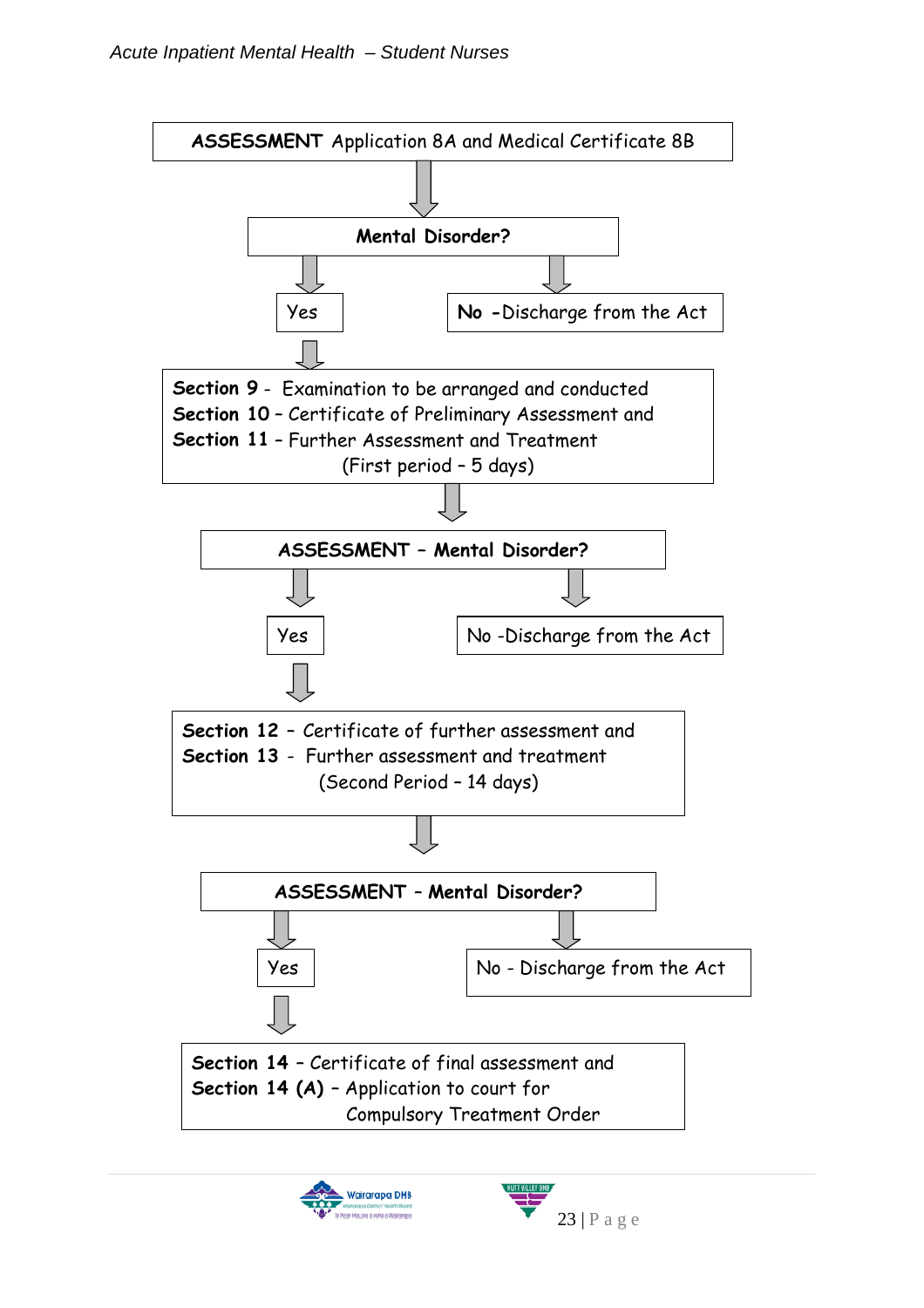

**Wairarapa DHB**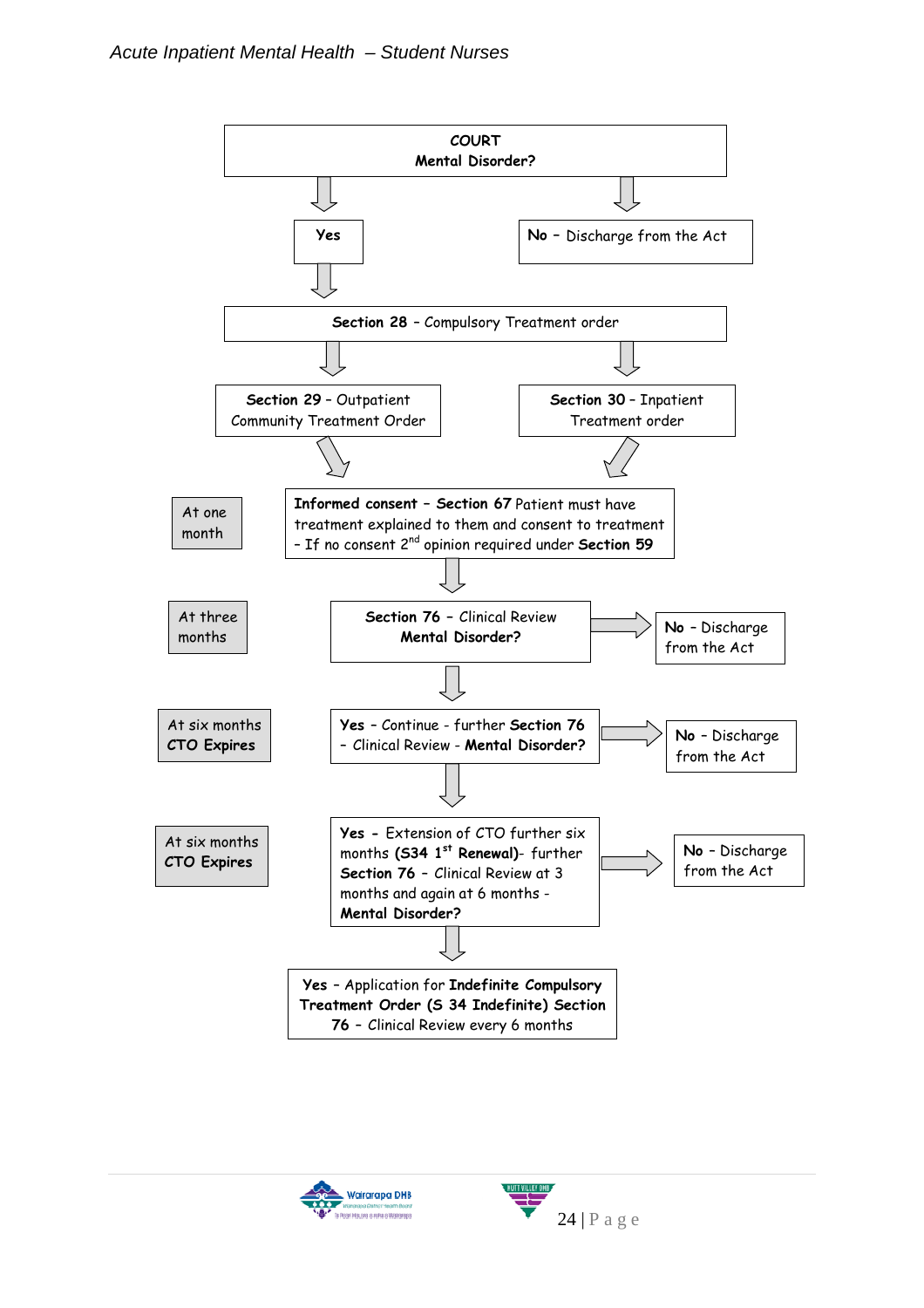### *Copy of client rights when being assessed and treated under MH Act*

### **YOUR RIGHTS Under the Mental Health Act 1992**

### **If you are being treated under a compulsory order for a mental illness, you have the right to be treated with respect.**

- You have the right to be fully informed in writing about your status and all aspects of your assessment, treatment and review.
- You have the right to receive medical and health care that is suitable for your condition. You must be told of the benefits and side effects of your treatment.
- You have the right to ask for the opinion of an independent psychiatrist.
- You have the right to ask a lawyer to advise you on your rights and status as a patient, on any other matter.
- You have the right to have your condition reviewed by a Judge, or a Review Tribunal.
- You can seek a judicial enquiry.
- You have the right to have your culture and your beliefs respected. You can have someone who speaks your language with you or someone from your family or whanau, a friend or advocate, at your assessment or review.
- You have the right to have visitors and use the telephone, at reasonable times. You can send and receive letters, unopened. These rights can be limited by your responsible clinician, only for a specific reason.
- You have the right to the company of others. Seclusion can only be used, where necessary for your care and treatment or the protection of others.
- You have the right to refuse any videos and tapes of your treatment being made or used.
- You have the right to assistance if you are not happy with the way you are treated. Ask the staff to help you make contact with the District Inspector, Official Visitor your lawyer, or a patient advocate.



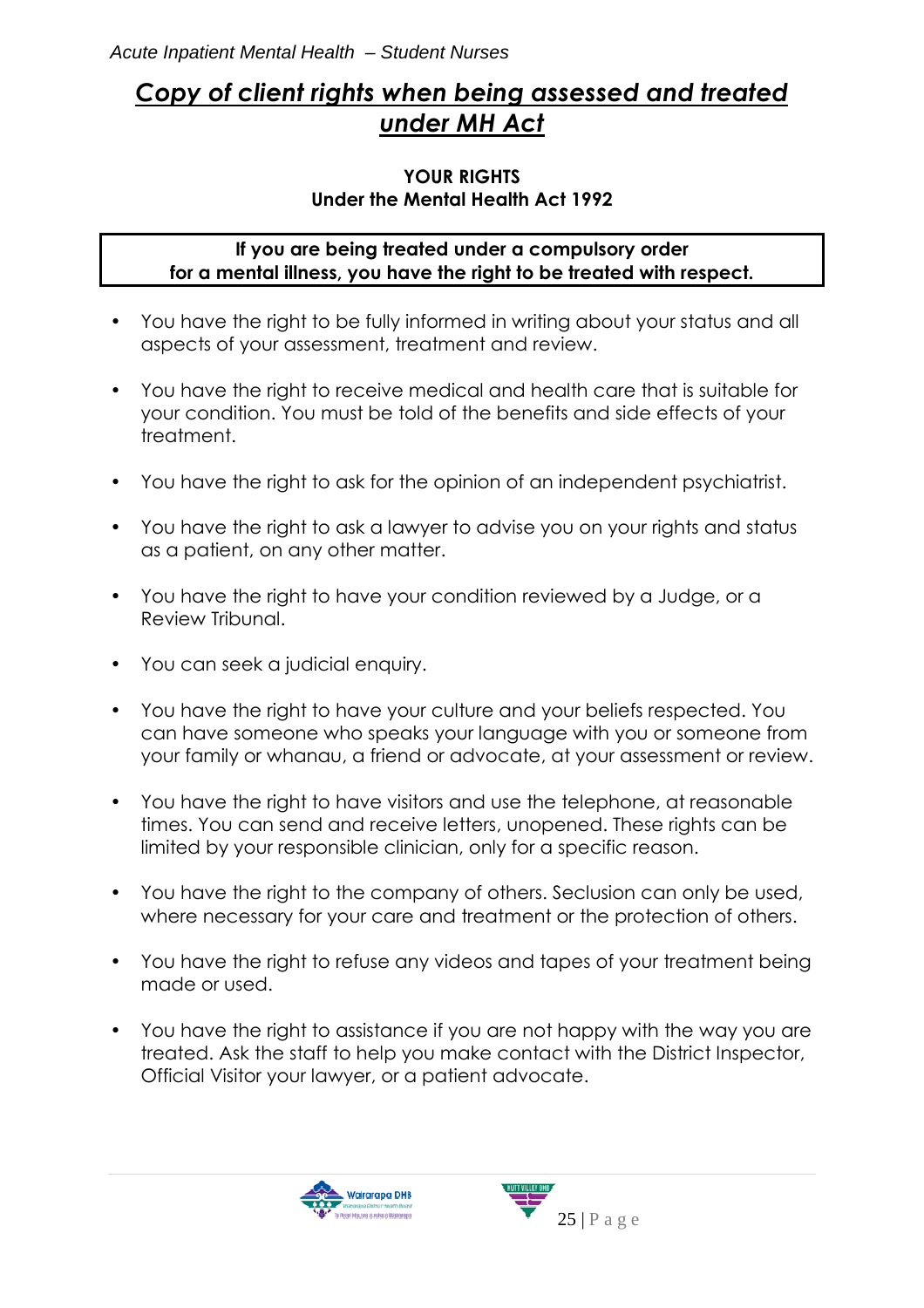### **Websites with Nursing and Mental Health Information. ONE Copy of this information is in the Student nurse box.**

- 1. New Zealand Nursing Council Nurse Competencies the framework basic competency for all Registered Nurses, Enrolled Nurses and Nurse Practitioners and Code of conduct and Professional Boundaries – Link: http://www.nursingcouncil.org.nz
- 2. Standards of Practice for Mental Health Nurses from the Te Ao Maramatanga – the New Zealand College of Mental Health Nurses which are based around Knowledge, Skills and attitude - Link http://www.nzcmhn.org.nz
- 3. Mental Health Organizations who provide help and support Link: http://www.health.govt.nz/our-work/mental-health-and-addictions/mentalhealth/mental-health-organisations-and-initiatives
- 4. Health Mental Health Commission recovery Link: http://www.mhc.govt.nz/publications/recovery-competencies-mental-healthworkers and Blue print Link: http://www.hdc.org.nz/about-us/mentalhealth-and-addictions http://www.hdc.org.nz/about-us/mental-health-andaddictions
- 5. Privacy– Link: http://privacy.org.nz



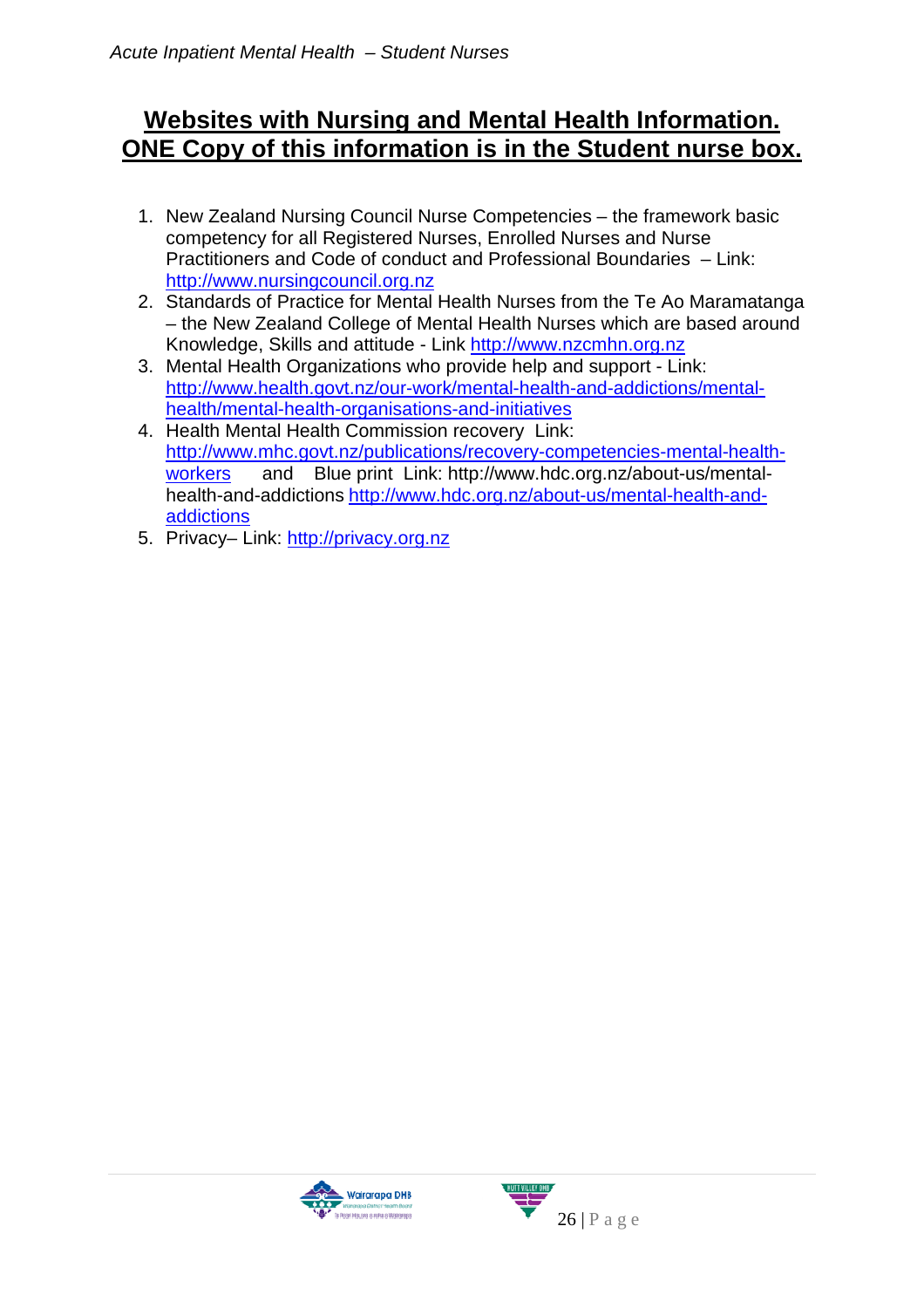Any other comments:

# **Feedback to Preceptor**

| Name of preceptor:                                                                                 | Name of preceptee: |                 |                     |                          |
|----------------------------------------------------------------------------------------------------|--------------------|-----------------|---------------------|--------------------------|
| MY PRECEPTOR: Please tick the description which best describes your<br>experience in each category | <b>Excellent</b>   | <b>Strength</b> | <b>Satisfactory</b> | <b>Needs Improvement</b> |
| was expecting me and made me feel welcome                                                          |                    |                 |                     |                          |
| identified what previous knowledge and skill I had and set goals with<br>me which reflected this   |                    |                 |                     |                          |
| had a wide range of clinical knowledge and skills to meet the<br>patient/client needs              |                    |                 |                     |                          |
| assisted me with prioritising & time management skills                                             |                    |                 |                     |                          |
| communicated well with patients, family & colleagues                                               |                    |                 |                     |                          |
| was confident in dealing with clinical situations which assisted my<br>learning                    |                    |                 |                     |                          |
| used effective clinical teaching skills                                                            |                    |                 |                     |                          |
| identified other people who could assist my learning                                               |                    |                 |                     |                          |
| role modelled caring nursing practice and patient centred care                                     |                    |                 |                     |                          |
| offered regular specific constructive feedback                                                     |                    |                 |                     |                          |
| facilitates mutual trust & respect among colleagues                                                |                    |                 |                     |                          |
| extended my learning through creating practice opportunities                                       |                    |                 |                     |                          |
| challenged my knowledge base                                                                       |                    |                 |                     |                          |
| created a safe learning environment                                                                |                    |                 |                     |                          |

| Signed by preceptee: |
|----------------------|
| Date:                |
|                      |

# **Feedback to Preceptor continues over**